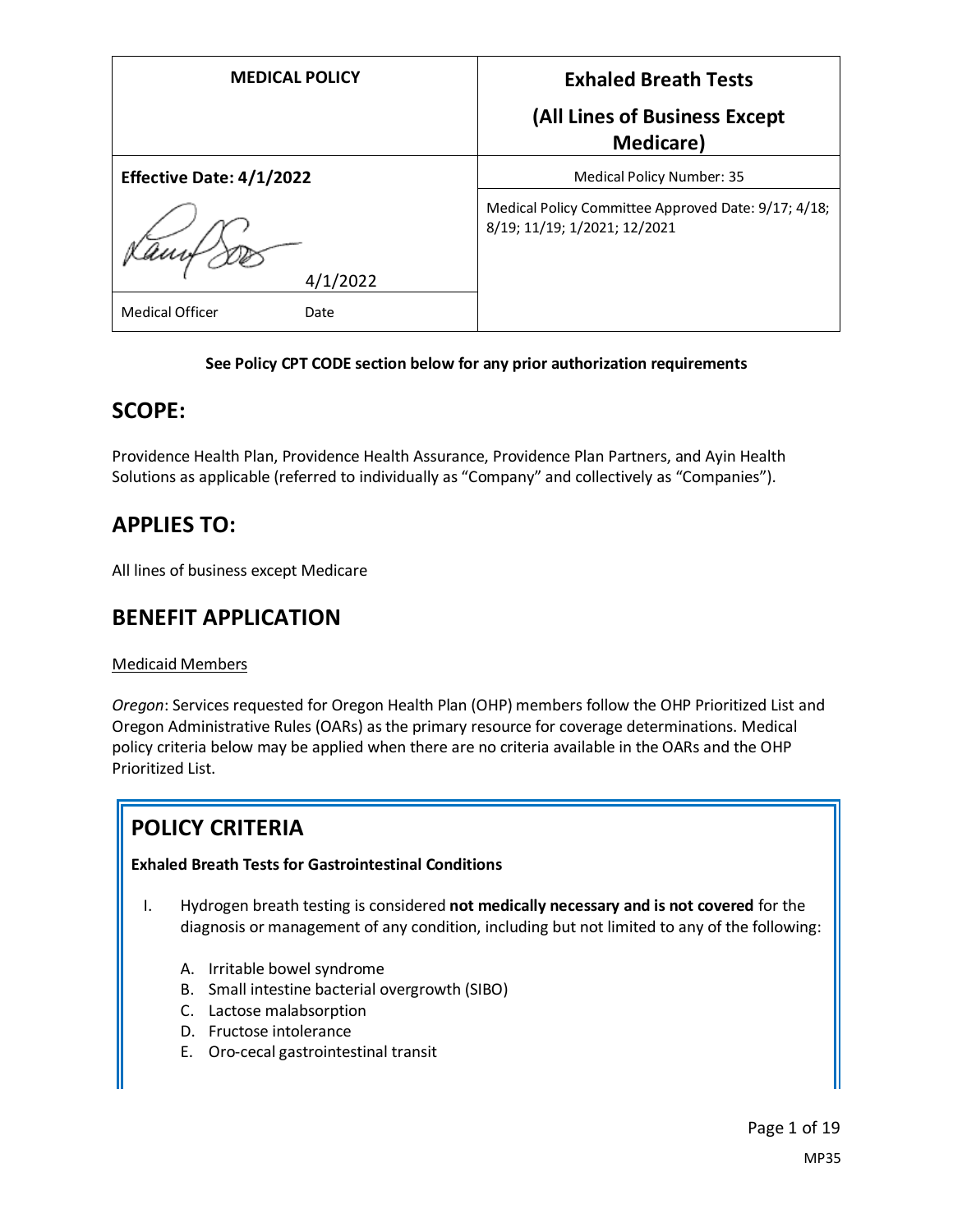- II. Methane breath testing is considered **not medically necessary and is not covered** for the diagnosis or management of any gastrointestinal condition, including carbohydrate or other malabsorption syndromes.
- III. Gastric emptying breath testing is considered **not medically necessary and is not covered**  for the diagnosis or management of any gastrointestinal condition, including but not limited to gastroparesis.
- IV. Carbon Dioxide (CO<sub>2</sub>) breath testing is considered **not medically necessary and is not covered** for the diagnosis or management of any gastrointestinal condition or carbohydrate or other malabsorption syndromes, including but not limited to the following:
	- A. Lactose malabsorption
	- B. Bile acid malabsorption
	- C. Fat malabsorption

#### **Exhaled Breath Tests for Respiratory Conditions**

- V. The following exhaled breath tests are considered **not medically necessary and are not covered** for the diagnosis or management of any respiratory condition, including but not limited to asthma, chronic obstructive pulmonary disease (COPD) and chronic cough:
	- A. Nitric oxide analysis of expired breath (also known as fractional exhaled nitric oxide or FeNO)
	- B. Exhaled breath condensate (EBC), including assaying for all markers (e.g. pH, hydrogen peroxide).

#### **Other Exhaled Breath Tests**

- VI. Carbon monoxide (CO) expired gas analysis (also known as end tidal CO or ETCO) is considered **not medically necessary and is not covered** for the diagnosis or management of any condition, including but not limited to the following:
	- A. Respiratory conditions, including but not limited to asthma and COPD
	- B. Hemolytic disease
	- C. Conditions with abnormal bilirubin production

Link to Policy Summary

# **BILLING GUIDELINES**

The following code is not specific to exhaled breath testing and is therefore NOT appropriate: 82542.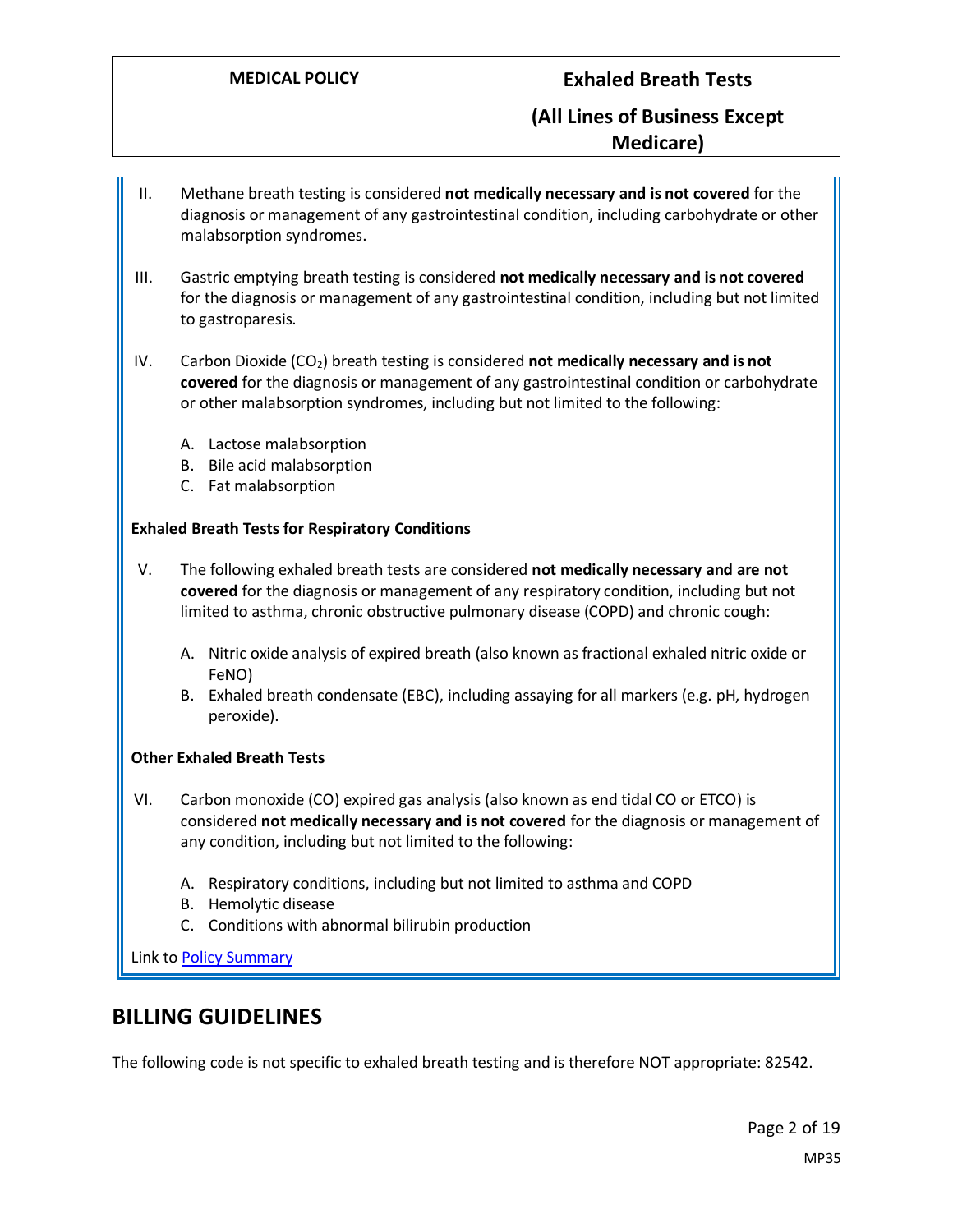# **CPT CODES**

| <b>All Lines of Business Except Medicare</b>                                                         |                                                                                                                                                                                                                                    |
|------------------------------------------------------------------------------------------------------|------------------------------------------------------------------------------------------------------------------------------------------------------------------------------------------------------------------------------------|
| <b>Not Covered</b>                                                                                   |                                                                                                                                                                                                                                    |
| 83987                                                                                                | pH; exhaled breath condensate                                                                                                                                                                                                      |
| 91065                                                                                                | Breath hydrogen or methane test (eg, for detection of lactase deficiency, fructose<br>intolerance, bacterial overgrowth, or oro-cecal gastrointestinal transit)                                                                    |
| 95012                                                                                                | Nitric oxide expired gas determination                                                                                                                                                                                             |
| 0106U                                                                                                | Gastric emptying, serial collection of 7 timed breath specimens, non-radioisotope carbon-13<br>(13C) spirulina substrate, analysis of each specimen by gas isotope ratio mass spectrometry,<br>reported as rate of 13CO2 excretion |
| <b>Unlisted Codes</b>                                                                                |                                                                                                                                                                                                                                    |
| All unlisted codes will be reviewed for medical necessity, correct coding, and pricing at the        |                                                                                                                                                                                                                                    |
| claim level. If an unlisted code is billed related to services addressed in this policy then it will |                                                                                                                                                                                                                                    |
| be denied as not covered.                                                                            |                                                                                                                                                                                                                                    |
| 84999                                                                                                | Unlisted chemistry procedure                                                                                                                                                                                                       |
| 91299                                                                                                | Unlisted diagnostic gastroenterology procedure                                                                                                                                                                                     |
| 94799                                                                                                | Unlisted pulmonary service or procedure                                                                                                                                                                                            |

# **DESCRIPTION**

Exhaled breath tests measuring specific markers are currently being investigated as noninvasive techniques to aid in the diagnosis of respiratory disorders such as asthma, chronic obstructive pulmonary disease (COPD), cystic fibrosis, pulmonary hypertension and are also suggested in the management of asthma. Other exhaled breath tests are proposed as diagnostic tools for gastrointestinal (GI) conditions including gastroparesis, lactose malabsorption, irritable bowel syndrome and others. Examples of specific tests, the markers they measure, and conditions they are being proposed for are described below.

# Exhaled Breath Tests for Gastrointestinal Conditions

# *Hydrogen Breath Test (HBT)*

Hydrogen breath tests (HBTs) may be used to identify carbohydrate malabsorption, which is suspected in patients with symptoms suggestive of functional bowel disorders, including irritable bowel syndrome (IBS) and small intestinal bacterial overgrowth (SIBO). In these patients, HBTs are proposed as a tool to identify the underlying cause of the symptoms and thereby also potential treatments. $1$ 

HBTs are thought to detect carbohydrate malabsorption by assessing changes in hydrogen expiration following the administration of lactose, fructose, or other carbohydrates. In general, these tests involve the patient ingesting a carbohydrate substrate and then exhaling into a mouthpiece or tube connected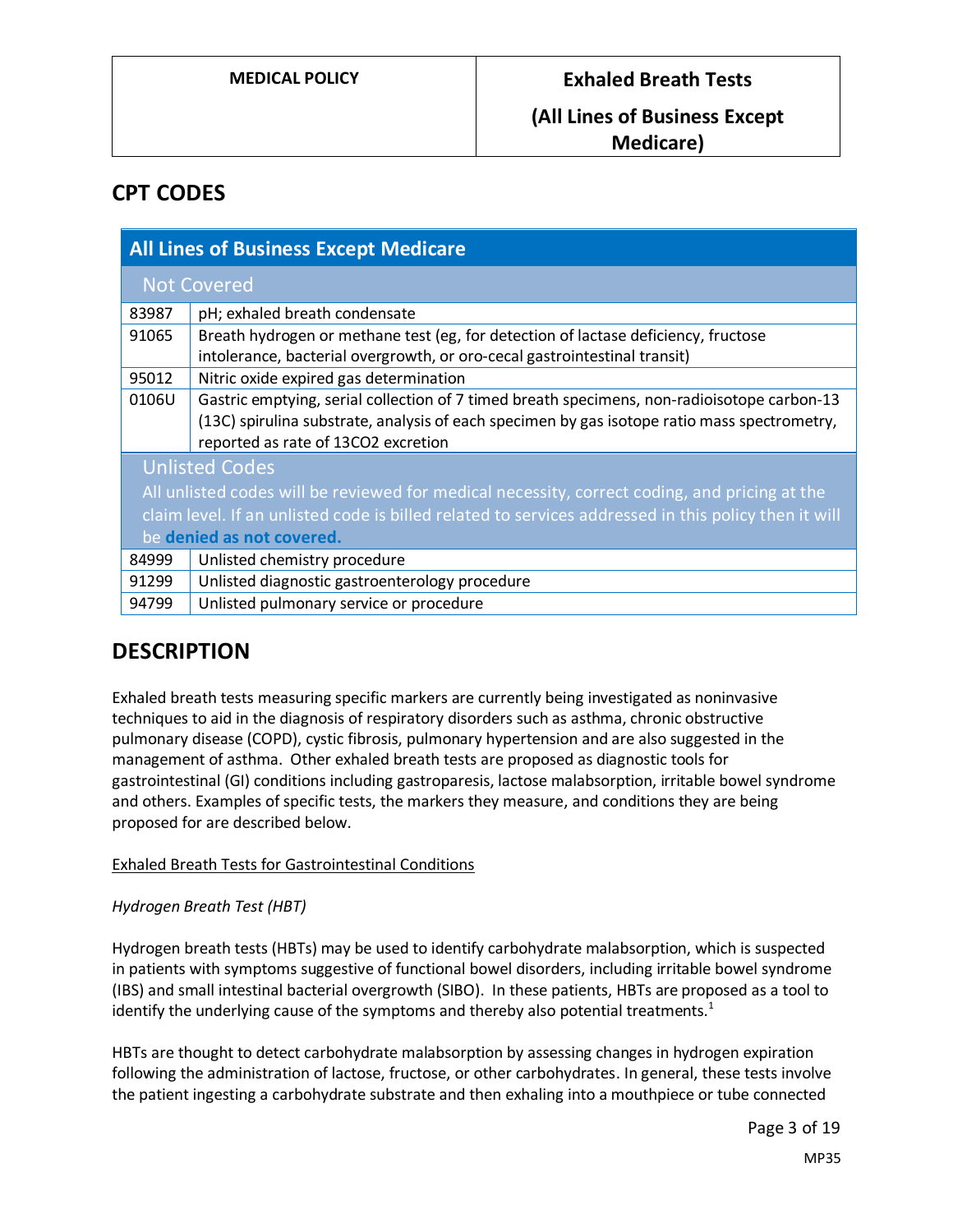to a breath testing device to obtain the breath sample. Samples are taken at baseline and then at timed intervals and then analyzed for hydrogen content.<sup>1</sup> HBT is purportedly used in conjunction with other tests for diagnosing IBS; however, there remains no definitive diagnostic test for IBS.

HBTs have also been investigated as a tool to identify SIBO by administering the HBT after ingestion of glucose, lactulose, or other compounds. The use of HBT to detect SIBO is based on the concept that when SIBO is present, fermentation by bacteria in the small intestine produces a large amount of H2, the magnitude and pattern of which may be used to distinguish SIBO-positive patients from SIBOnegative patients.<sup>2</sup> The HBT has been proposed as an alternative to the current diagnostic test, bacteriological analysis of jejunal or duodenal aspirate via endoscopy.

Along with hydrogen, HBTs have been investigated for detection of additional substrates, such as methane and carbon dioxide  $(CO<sub>2</sub>)$ , which remain in the gut in patients with functional bowel disorders. CO2. These two substrates may be measured at the same time as hydrogen during the breath test, as all three substrates are produced by intestinal bacteria, diffuse into the bloodstream, and are then excreted in exhaled breath. Quantifying methane and  $CO<sub>2</sub>$  in conjunction with hydrogen is thought to increase the accuracy of the HBT. Since these gases are produced exclusively by microbial fermentation in the gut, they may potentially provide a surrogate measure indicating whether the substrate is remaining in the gut or is metabolized. $1$ 

## *Gastric Emptying Breath Test (GEBT)*

Gastric emptying breath tests (GEBT) or gastric breath tests (GBTs) have been proposed as noninvasive tests to detect delays in gastric emptying. Historically, a number of GBTs were studied which labelled various substrates with 13C or 14C, including C-octanoic acid (or octanoate) for the purpose of evaluating various disorders including functional dyspepsia and diabetes. Most recently, a GEBT which consists of 13C-labelled spirulina (Cairn Diagnostics, formerly Advanced Breath Diagnostics) has been developed that is proposed as a noninvasive diagnostic test for gastroparesis.

This GEBT involves an initial baseline breath test after which the patient then consumes a proprietary test meal of Spirulina algae, containing nonradioactive 13C that can be measured by a gas isotope ratio mass spectrometry (GIRMS), which is an FDA-approved analytical system for conducting GEBT breath analyses.<sup>3</sup> The spectrometer is used to analyze breath samples taken at intervals after the meal is consumed in order to detect how quickly the stomach empties solids by measuring the amount of the nonradioactive material in the patient's breath.

Currently, standard, gastric emptying tests are performed using scintigraphy. Alternative approaches to scintigraphy have been proposed, including upper gastrointestinal endoscopy, barium swallow, ultrasound, and wireless motility capsule testing. Unlike the GEBT, scintigraphy and other alternative tests are typically performed by specially trained healthcare providers and may require special precautions for handling of radiation-emitting compounds.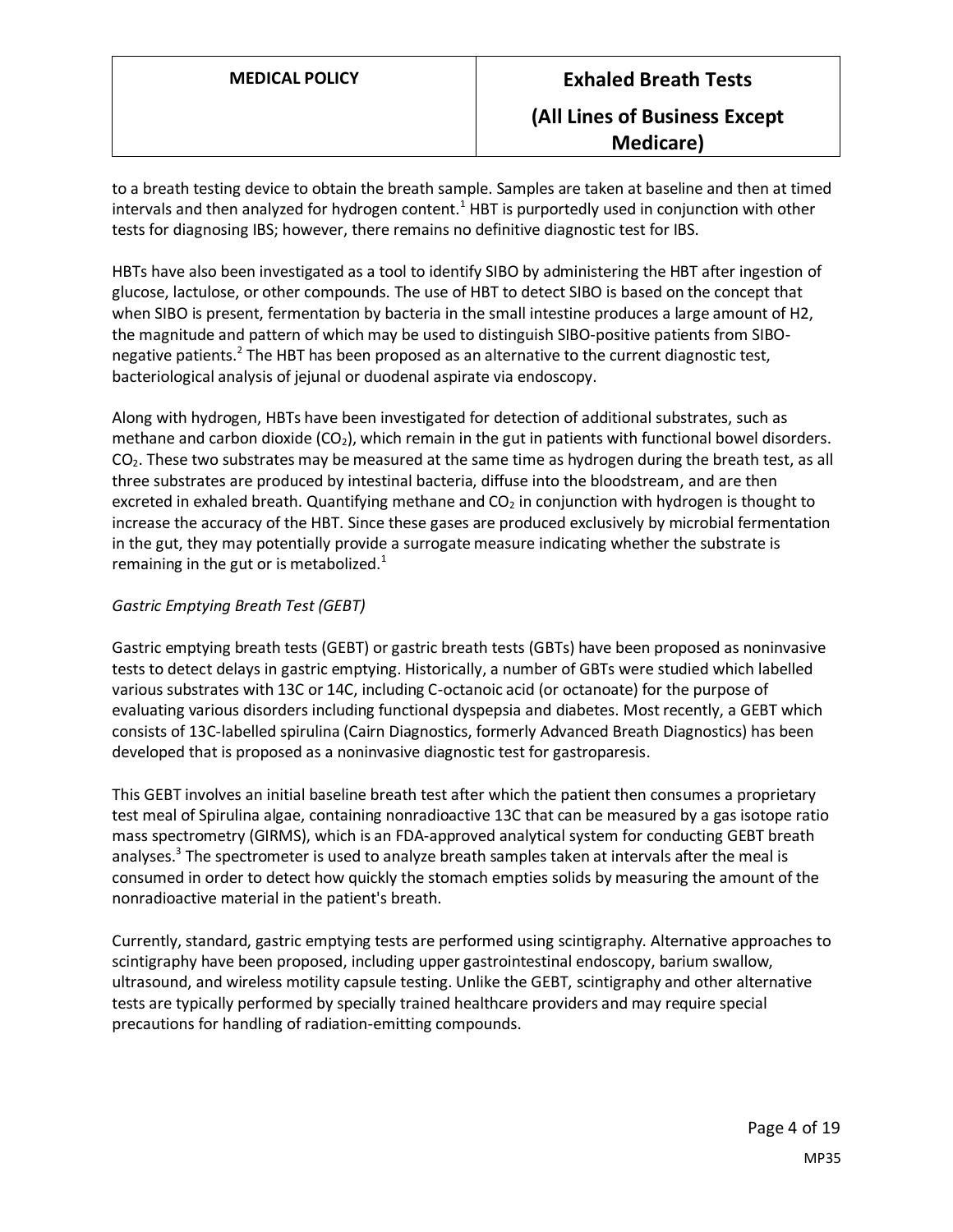# Exhaled Breath Tests for Respiratory Conditions

# *Fractional Exhaled Nitric Oxide (FeNO)*

The measurement of nitric oxide (NO) concentration in expired breath has been proposed as test to diagnose several pulmonary conditions, including asthma. The test has been most frequently studied in the context of asthma, as an adjunct to and a replacement for established clinical and laboratory diagnostic tests for asthma, which currently include spirometry for lung function and asthma symptom scores. In addition, the test is also being evaluated as a tool to assess asthma control in order to guide management of asthma.

This test is based on the premise that NO, which is normally produced by the respiratory tract mucosa, is a mediator of airway inflammation that is substantially increased in the breath of asthma patients compared to healthy subjects. Therefore, an elevated level of NO in exhaled air, referred to as fractional exhaled NO (FeNO), has been proposed as a surrogate indicator or marker of airway inflammation.<sup>5</sup>

The FeNO test measures NO molecules exhaled in breath using a handheld electrochemical sensor or a large, stationary chemiluminescence gas analyzer. The test involves the patient exhaling through a mouthpiece that is connected to the analyzer and a flow control system in the device maintains exhalation at 50 milliliters (mL) per second, regardless of how forcefully a patient exhales. A visual display guides the patient to maintain an appropriate range of pressure while exhaling.<sup>5</sup>

# *Exhaled Breath Condensate (EBC)*

Exhaled breath condensate (EBC) tests may be used to measure airway acidity or pH levels and has been proposed as a surrogate biomarker of the increased airway inflammation observed in patients with asthma and other respiratory conditions. In these patients, respiratory airway droplets and volatile gases trapped in expired air during its condensation are thought to be the cause of airway acidity.<sup>6</sup> Although breath pH is the most commonly studied marker using the EBC test, additional markers are currently being investigated for evaluating inflammatory lung disorders, including but not limited to hydrogen peroxide, oxides of nitrogen, prostaglandins, interleukins (IL-4 and IL-5) and others.

The EBC pH test involves the patient wearing a nose clip and breathing quietly for 10 to 15 minutes through a mouthpiece attached via a two-way non-rebreathing valve to a cooled condensing system. A standard pH meter measures the pH of the collected condensate. The EBC test, which can be performed at home or in an outpatient setting, is intended as an adjunct to standard testing.<sup>6</sup>

# *Carbon Monoxide (CO) Expired Gas Analysis*

Exhaled carbon monoxide (CO) concentration can be quantitated in end-tidal breath CO (ETCO), and has been described as a candidate marker for airway inflammation in lung diseases like cystic fibrosis (CF) and asthma. The measurement of ETCO in the breath is thought to detect the rate of hemolysis and/or assist in the tracking of hemolytic conditions and well as conditions with abnormal bilirubin production.<sup>7</sup>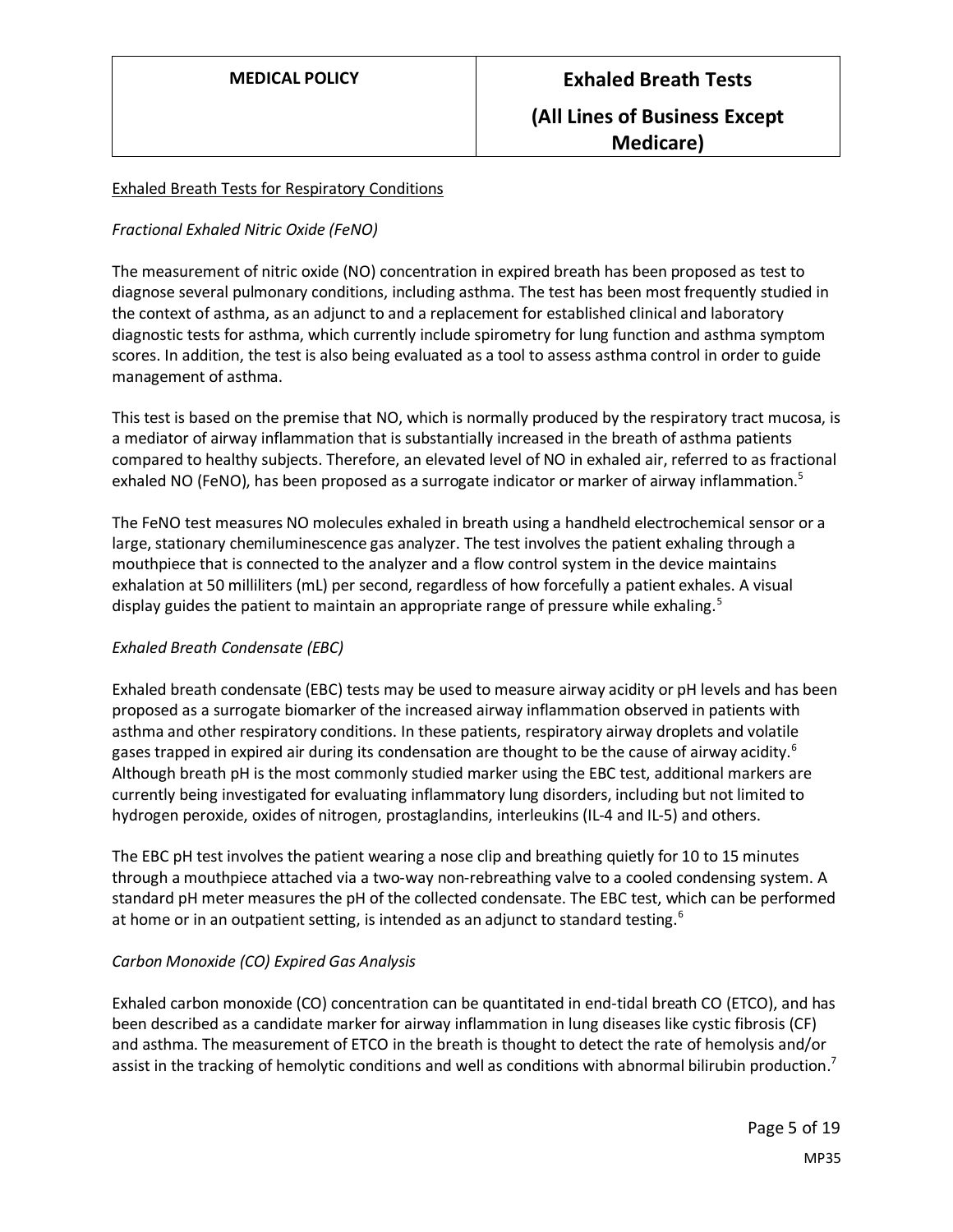Administration of the test involves placement of a catheter into a patient's nostril and sampling of patient's breath with background air check for base levels.

# **REVIEW OF EVIDENCE**

A review of the ECRI, Hayes, Cochrane, and PubMed databases was conducted regarding the use of exhaled breath tests for the diagnosis and management of a variety of respiratory and gastrointestinal indications. Below is a summary of the available evidence identified through November 2021. The evidence review below is focused on the clinical validity and clinical utility of exhaled breath tests.

To assess clinical validity studies should compare test results to an appropriate reference standard, if available. For example, in the case of HBTs, results must be compared with results from duodenal biopsy or genotype for lactase deficiency.

To assess clinical utility, clinical or patient-relevant outcomes in patients who underwent an exhaled breath test should be compared to outcomes of patients who did not undergo testing. For example, for HBTs, outcomes of patients who underwent an HBT and had a positive result must be compared to outcomes of patients who underwent an HBT and had a negative result. The clinical utility of testing is established if test results are used to alter or direct patient management which then result in improved overall outcomes.

# Hydrogen Breath Test (HBT)

# *Evaluation of Carbohydrate Malabsorption*

In 2017 (updated 2020), Hayes published a review that evaluated the use of the HBTs in patients with functional bowel disorders (FBDs) and suspected carbohydrate malabsorption, including six studies that examined HBTs for the detection of lactose malabsorption (leading to lactase deficiency) and two studies that examined fructose malabsorption in patients with irritable bowel syndrome (IBS) or FBDs.<sup>1</sup> Only one randomized study was included in the review and all but one study included only adult patients. In terms of clinical validity, the review found that, based on a small number of studies, lactose HBTs had variable but moderate-to-high sensitivity (77%-100%) and negative predictive value (NPV) (67%-100%). However, the low specificity (53%-100%) and positive predicted value (PPV) (62%-100%) suggests that HBTs have a high rate of false-positive rates. This suggests that lactase HBTs may have potential as a "rule out" test for lactase deficiency, but not as a "rule in" test to diagnose lactase deficiency. In terms of the clinical utility of HBTs, the review stated that there was inconsistent evidence that the use of HBTs improved outcomes in patients with IBS or FBD symptoms, since patients tested for lactase and fructose deficiency benefited from dietary interventions regardless of the results of the HBT. Of note, there were no studies reporting the clinical validity of HBTs administered with fructose and no clinical studies at all on sucrose malabsorption. All studies included were determined to be of low quality, were all limited by their study design, and were considered to have high selection bias. As a result, the review rated the use of HBTs to evaluate lactose malabsorption as a "C" in adult patients, a "D2" in pediatric patients, and HBTs testing for fructose or sucrose malabsorption as "D2".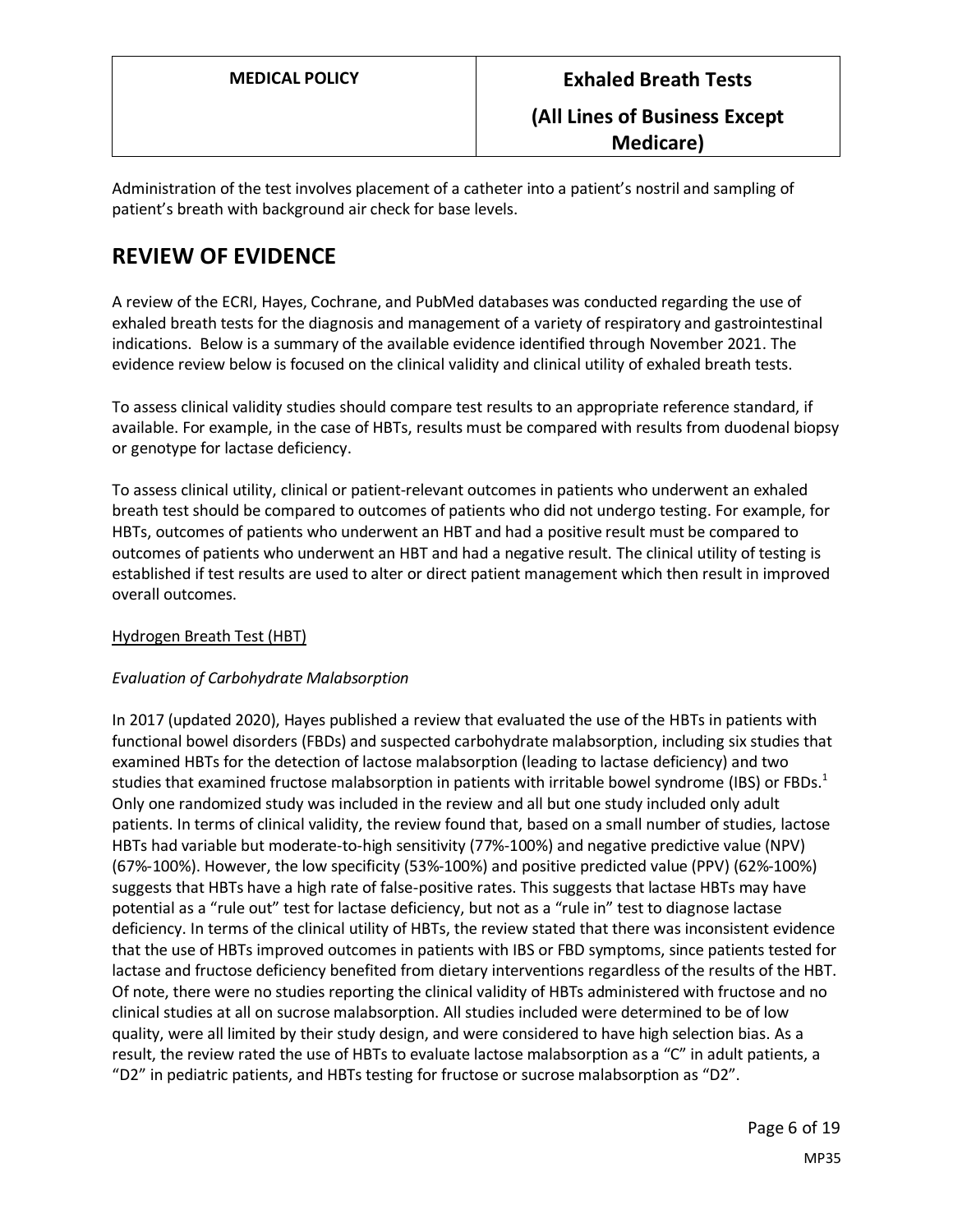No additional studies were identified that reported on the clinical validity or clinical utility of HBTs for carbohydrate malabsorption since the publication of the Hayes review described above.

# *Diagnosis of Small Intestinal Bacterial Overgrowth (SIBO)*

In 2017 (updated 2020), Hayes published a review that evaluated the use of the HBT for the diagnosis of small intestinal bacterial overgrowth (SIBO) in FBDs, including eight nonrandomized studies on adult patients.<sup>2</sup> Four of the studies included patients diagnosed with IBS and the remaining four studies included patients with unexplained bowel symptoms. In terms of clinical validity, the review found that, based on four number of studies, glucose HBTs had moderate-to-high specificity (80%-100%) and negative predictive value (NPV) (78%-97%). However, the low sensitivity (27%-64%) and the variable positive predicted value (PPV) (42%-100%) suggested that HBTs are not effective in correctly identifying the presence of SIBO in these patient populations. Test performance measures when lactulose was used as the HBT substrate were worse than when glucose was used. Regarding the two studies included in the review that reported on clinical utility of HBT, it was found that only one small case-control study (n=94 patients) reported symptom improvement after treatment based on lactulose HBT test results. The other clinical utility study had widely varying treatment regimens, including 9 different drugs, with additional combinations of the drugs, all of which render the findings difficult to interpret. Both of these studies were deemed of poor quality. Limitations of the evidence-base for HBT for SIBO includes heterogeneity in terms substrate used, normal/abnormal cut-off values, and differences in diagnostic accuracy depending on substrate and the cutoff value.

No additional studies were identified that reported on the clinical validity or clinical utility of HBTs for SIBO since the publication of the Hayes review described above.

# Gastric Emptying Breath Test (GEBT)

Only two small studies were identified that evaluated the clinical validity of GEBTs. In 2003, Zahn et al. published a small case series that measured gastric emptying by 13C-octanoic acid breath test versus scintigraphy in 24 diabetic patients.<sup>8</sup> All patients underwent a GEBT using 13C-octanoic acid and scintigraphy with 50 MBq 99mTechnetium-Nanocoll. The sensitivity of the 13C-octanoic acid breath test was reported as 100% and the specificity was 73%.

In 2008, Szarka et al. published an initial small industry-sponsored validation study on the use of the 13C-Spirulina GEBT, including 38 healthy volunteers and 129 patients with clinically suspected delayed GE.<sup>9</sup> All subjects underwent GEBT as well as standard scintigraphy with 0.5 mCi <sup>99m</sup>Tc to evaluate the use of GEBT. The authors reported that individual GEBT samples at 45, 150 and 180 minutes has a specificity of 80% when predicting whether GE was delayed, normal or accelerated. Only combined sensitivities were reported: 45 and 180 min samples combined were 93% sensitive to identify accelerated GE, and 150 and 180 min combined were 89% sensitive for delayed GE. The authors concluded by indicating that further studies were needed to determine if this test could be used in clinical practice.

No studies were identified that reported on whether the use of the GEBTs improved health outcomes of patients with gastroparesis or any other condition.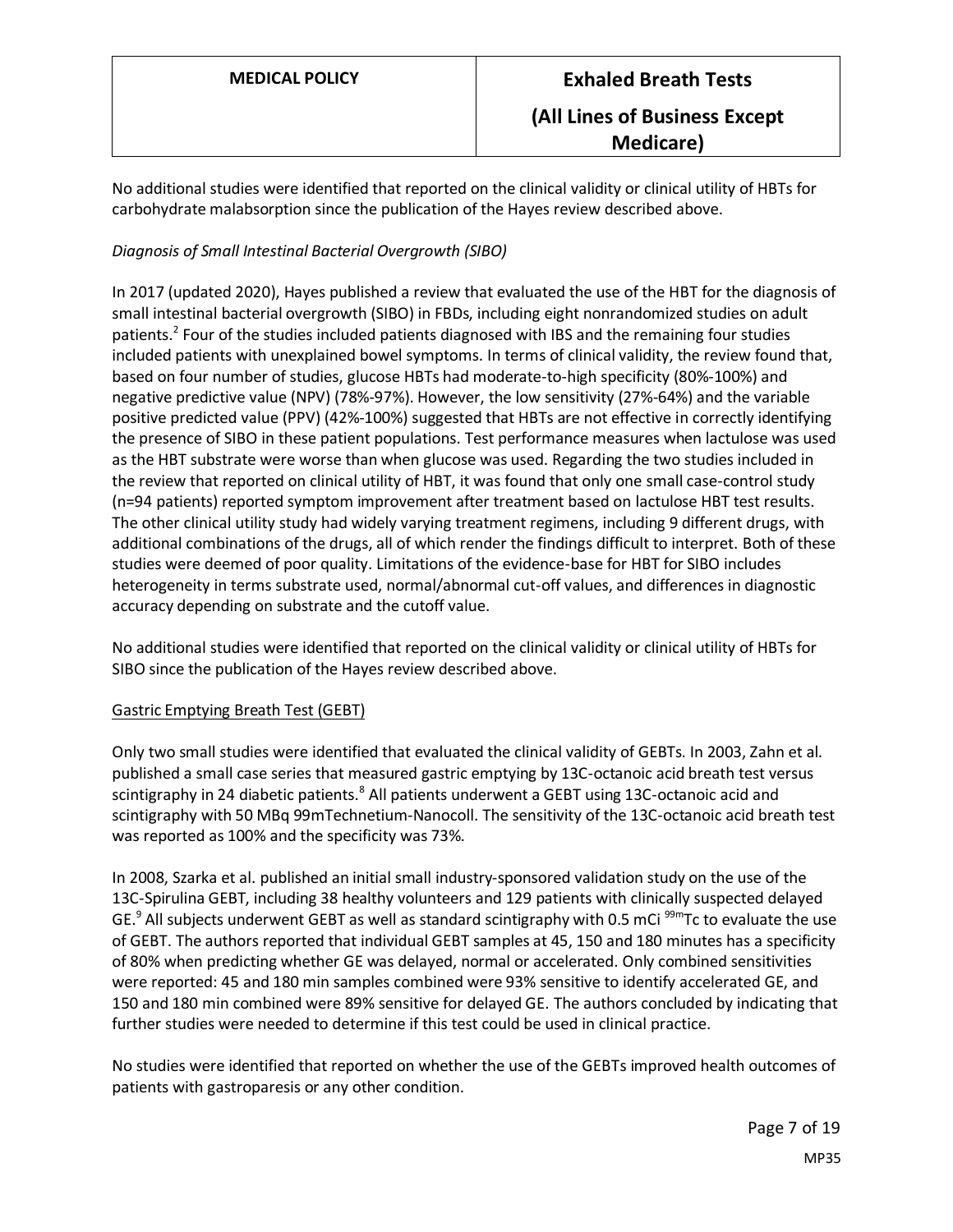## Fractional Exhaled Nitric Oxide (FeNO)

#### *Diagnosis of Asthma*

• In 2016 (archived 2021), Hayes published a review of evidence regarding the use of FeNO as a single measure for the diagnosis if asthma in patients with or without symptoms, including 13 nonrandomized studies in which FeNO was compared to other standard diagnostic techniques such as lung function, airway reversibility, immunoglobulin E, and sputum cytology.<sup>5</sup> The review included studies published up to September of 2016. Of note, this review included the recent high quality systematic review by Karrasch et al. and the health technology assessment by Harnan et al. conducted as part of the development of National Institute for Health and Care Excellence (NICE) guidance update.<sup>10,11</sup> The review rated FeNO a "D1", indicating the published evidence shows that the use of FeNO testing to diagnose asthma does not improve health outcomes or patient management. Limitations of the current evidence-base include variability of sensitivity and specificity of FeNO results across study results due to heterogeneous FeNO cutoff values used (range: 13 to 60 ppb), patient age, and prevalence of eosinophilic asthma in study participants. In addition, studies varied in the reference standard tested used as a comparator. The review concluded the quality of evidence to support the use of FeNO to diagnose asthma was low, reflecting the lack of consistency across study findings, populations and testing protocols, and the poor reporting and lack of precision in patient and outcome data.

No studies were identified after the Hayes review described above that reported on the clinical validity or utility of FeNO testing to diagnose asthma.

• Additional systematic reviews report that FeNO may be a moderately accurate measure for the diagnosis of asthma, yet conclude that additional studies are needed to better establish validity and overcome limitations in trials conducted to date. $12-15$ 

#### *Diagnosis of Respiratory Disorders other than Asthma*

FeNO testing has been reported in several small case series as a potential tool for diagnosing other respiratory conditions including chronic obstructive pulmonary disease (COPD), different types of acuteonset interstitial lung disease, pulmonary fibrosis, primary ciliary dyskinesia.<sup>16-19</sup> However, most of these studies evaluated associations between FeNO and presence of disease, with very few studies reporting on test performance measures or clinical validity. Of those that did report on the diagnostic value of the FeNo test, specificities ranged from 58%-85%, while sensitivities ranged from 77%-89%, depending on the condition.

#### *Management of Asthma*

In 2016 (archived 2021), Hayes published a review of evidence regarding the use of FeNO in guiding asthma therapy in adults and children, including 17 randomized controlled trials (RCTs) published up to September 2016.<sup>20</sup> Twelve studies evaluated the use of FeNO as an adjunct to standard measures of asthma control and five RCTs evaluated the use of FeNO as a replacement measure. Study design and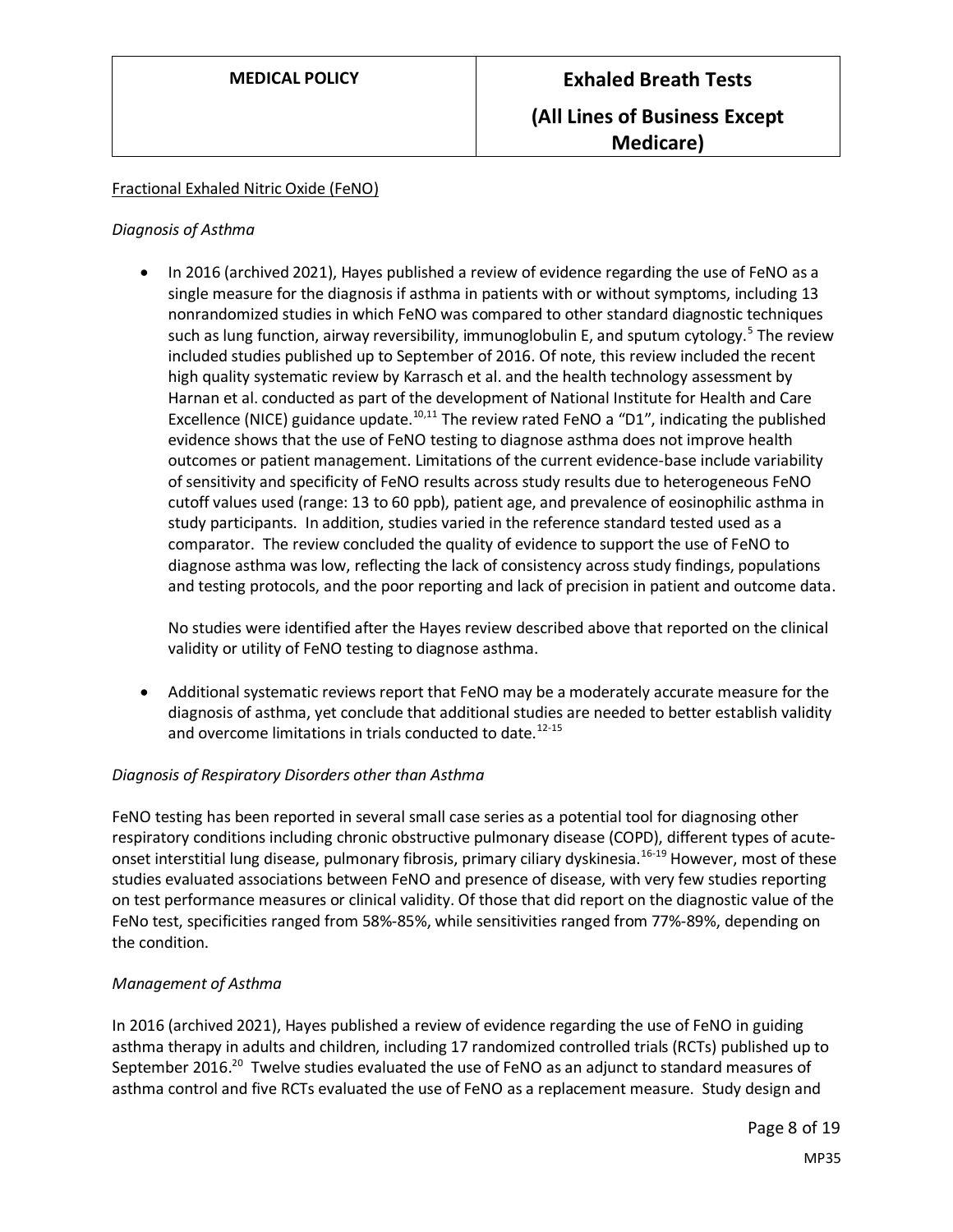results were highly varied with inconsistencies among how FeNO results would alter current asthma medication regimens. There were a number of issues that complicated data interpretation, including differences in the asthma severity of included cohorts and variations in treatment protocols. The overall quality of evidence was rated low due to the following: "lack of a statistical correction for multiple comparisons, which increased the risk that the studies may have found a statistically significant result in error; inadequate reporting of any statistically significant baseline differences in some studies; poor adherence to medication in a number of studies; loss to follow-up; and a fairly short follow-up period in many studies." In addition, there was, "significant inconsistency in the direction of findings across studies, as well as the inconsistency in study protocol seen across the body of literature, making applicability to general practice difficult to interpret." The review assigned a "C" rating for the use of FeNO to guide asthma therapy in adult and pediatric patients as the impact of FeNO on health outcomes has not been demonstrated and due to the limitations stated above.

A 2016 Cochrane systematic review evaluated the use of FeNO to inform asthma interventions compared to asthma therapy conducted without FeNO results in adults (N=1700 patients).<sup>21</sup> Seven studies met inclusion criteria and differed in methodological design, with varying definitions of asthma exacerbations, FeNo cutoff levels (15 to 35 ppb), and methods for adjusting therapy based on FeNO results. In addition, the durations of the studies ranged from 4-12 months and the mean age of participants ranged from 28 to 54 years. The studies ranged from very low to moderate quality and three studies were determined to have a high risk of bias due to inadequate blinding. The reviewers reported that the meta-analysis suggested that, "tailoring asthma medications based on FeNO levels (compared with primarily on clinical symptoms) decreased the frequency of asthma exacerbations but did not impact on day-to-day clinical symptoms, end-of-study FeNO levels, or inhaled corticosteroid dose. Thus, the universal use of FeNO to help guide therapy in adults with asthma cannot be advocated." Similar limitations and conclusions were drawn by a second 2016 Cochrane review that evaluated the use of FeNO to guide treatment for children with asthma (N= 9 studies, 1426 patients).<sup>22</sup>

No studies were identified after the Hayes and Cochrane reviews described above that reported on the clinical validity or utility of FeNO testing to manage asthma.

# *Management of Respiratory Disorders other than Asthma*

In 2008, Kunisaki et al. published the results of a small prospective study that evaluated the ability of FeNO to independently predict spirometric responses to inhaled corticosteroids (ICS) in patients with severe COPD, including 60 nonsmoking patients.<sup>23</sup> After four weeks on ICS, the authors reported that patients who were considered responders to ICS had higher FeNO values (46.5 ppb) than nonresponders (25 ppb; p=0.028). However, an optimal FeNO cutpoint to discriminate between responders and nonresponders could not be determined, and therefore optimal sensitivity and specificity could not be determined. For example, evaluating ≥60 ppb as a cut-point yielded a specificity of 94%, sensitivity of 50%, positive predictive value of 63% and negative predictive value of 88%.

In 2009, Drummer et al. published the results of a double-blind crossover trial that evaluated the ability of FeNO test results to predict oral corticosteroid response in COPD, including 65 patients with COPD who were 45 years or older, were previous smokers, and had persistent symptoms of chronic airflow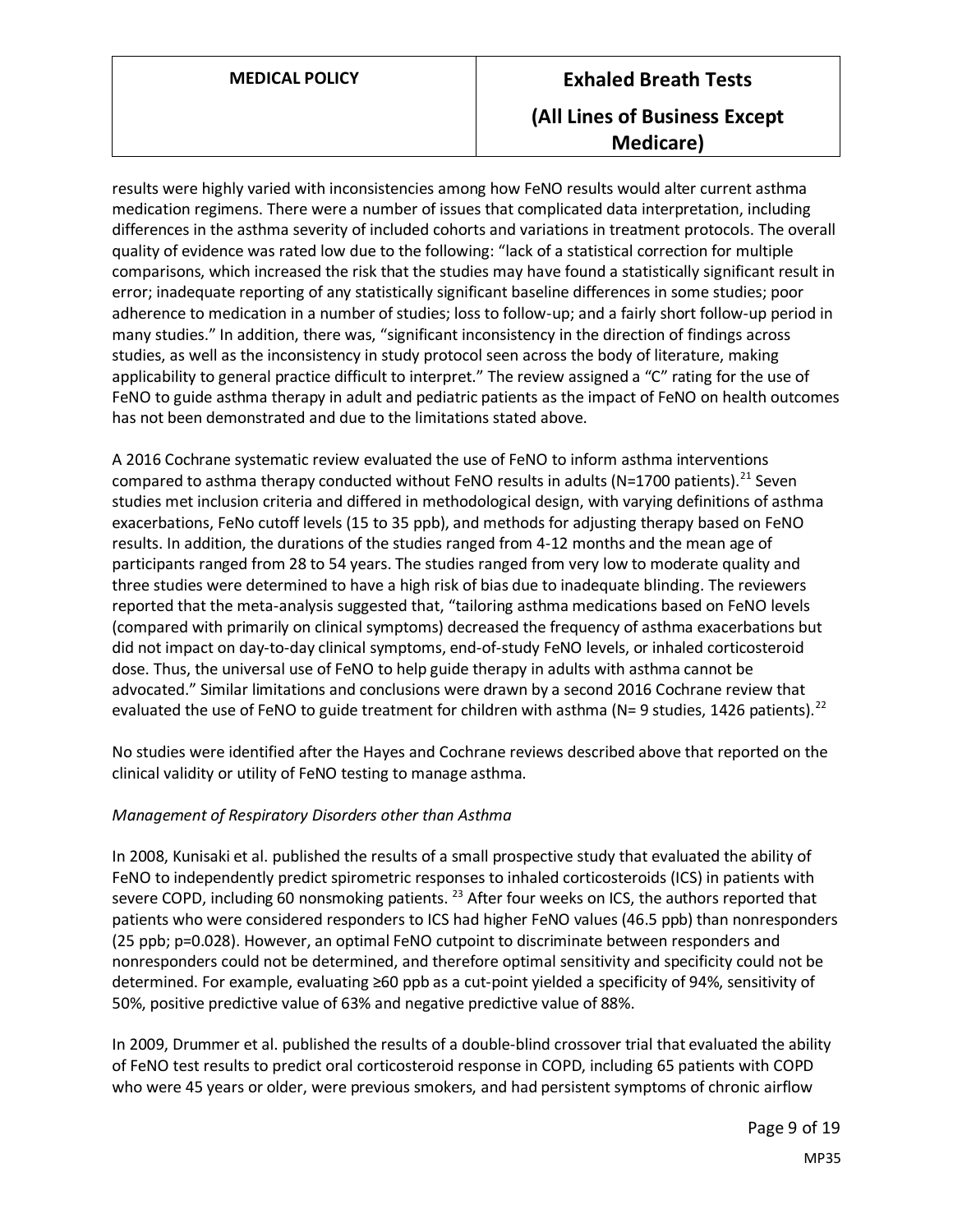obstruction.<sup>24</sup> The 65 patients were randomized to either 30 mg/d of prednisone or placebo for three weeks, but only 55 patients completed the study. The investigators reported that two of the three primary outcomes (6-minute walk distance [6MWD] and spirometry [FEV1]) increased significantly from baseline with prednisone compared with placebo (net increase of 13 m in 6MWD; p = 0.02 and net increase of 0.06 L in postbronchodilator FEV1;  $p= 0.02$ ). There was a nonsignificant decrease in the third primary outcome, score on the St. George's Respiratory Questionnaire (SGRQ). At the optimal FeNO cutoff of 50 ppb, as determined by ROC analysis, there was 29% sensitivity and 96% specificity for predicting a 0.2-liter increase in FEV1. The investigators concluded that FeNO is only a weak predictor of short-term response to oral corticosteroid treatment in patients with severe COPD and its potential usefulness was limited to predicting increase in FEV1. Limitations of the study included short-term measurement of response to treatment, and the fact that actual management decisions were not based on FeNO test results. In addition, the results of this study having limited applicability to a broader COPD population (e.g. those that smoke or are on inhaled corticosteroids.

Earlier prospective and retrospective studies have reported on the association between FeNO and response to ICS in COPD and other non-asthma respiratory diagnoses. A 2008 prospective study in 60 patients with severe COPD reported that patients who were considered responders to ICS had higher FeNO values (46.5 ppb) than nonresponders (25 ppb; p=0.028).47 However, an optimal FeNO cutpoint to discriminate between responders and nonresponders could not be determined.

# Exhaled Breath Condensate (EBC) pH

In 2011 (archived 2014), Hayes published a review of exhaled breath condensate pH testing for asthma diagnosis and management, including three nonrandomized studies reporting on clinical validity, two of which included adult patients and one cross-sectional study that included only young children.<sup>6</sup> Only one small study included healthy control subjects for comparison. All included studies were heterogeneous in terms of study design (cross-sectional, case series and cohort), patient population in terms of age and smoking status, and outcomes assessed (including asthma diagnosis and degree of airway inflammation). No studies were identified that evaluated the role of EBC pH tests in treatment decision making or clinical management of patients with asthma. The included studies reported that using EBC pH was inferior to the current clinical reference standard for diagnosing asthma and the study on children found that EBC pH did not differ between children with and without symptoms suggestive of asthma. Therefore, the review concluded that there was "no consistent association between EBC pH and lung function, airway hyperresponsiveness, and airway inflammation", and that there was "insufficient evidence to support the use of EBC pH testing as a diagnostic or monitoring tool for asthma."

There have been several systematic reviews published after the 2011 Hayes review on the use of EBC for the evaluation and management of pediatric and adult asthma, with the most recent review published by Peele et al. in 2017.<sup>25-27</sup> However, these reviews have focused on reporting the association between various components and the presence or severity of disease. These reviews did not report any measures of clinical validity or clinical utility. Most of the studies included in these reviews were cross-sectional, there was wide variation in the definitions used to identify children and adults with asthma, and the collection devices and assays for EBC components varied between studies, with a large number of studies reporting the use of homemade condensing devices. Overall, the association of any given marker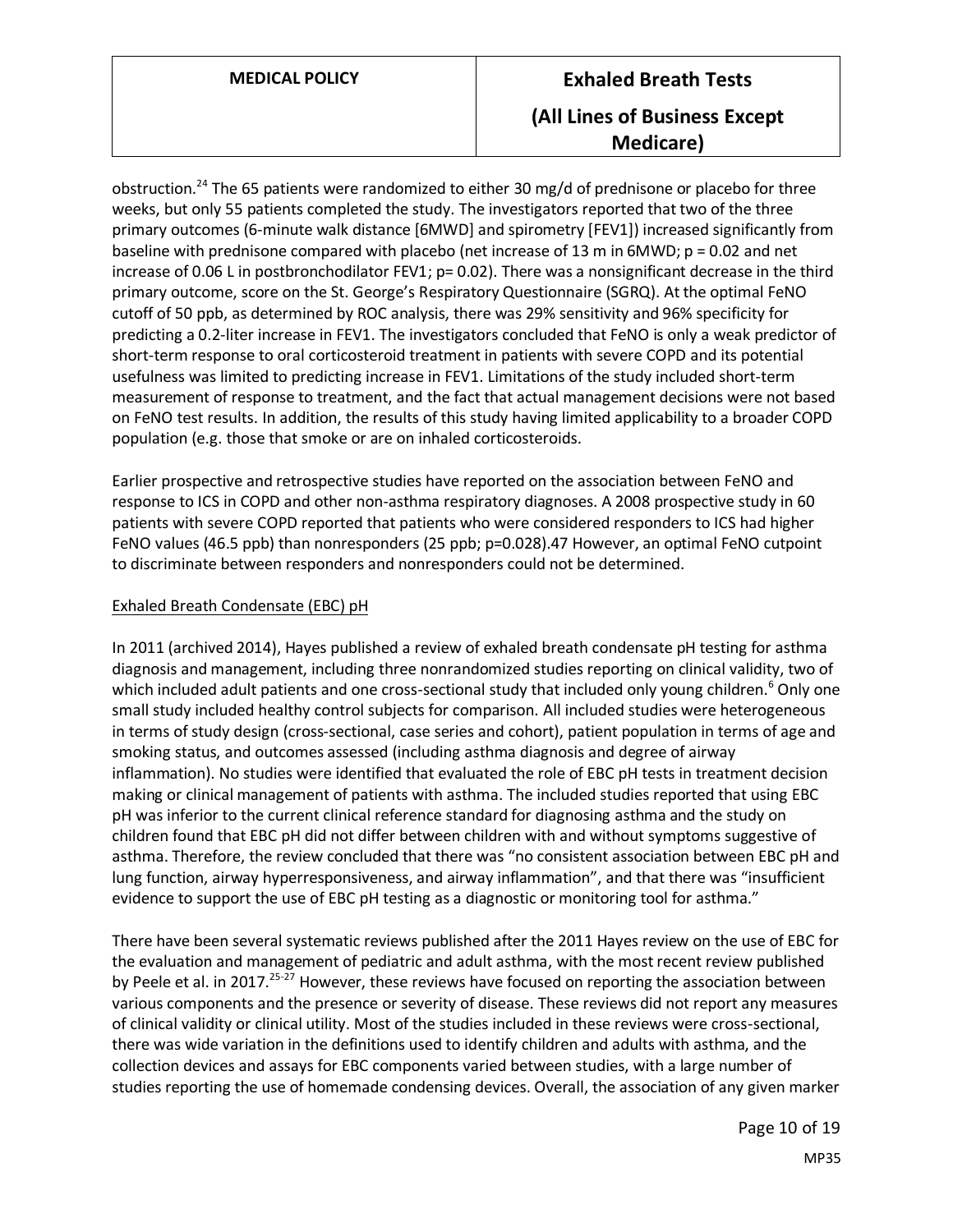was variable between studies, even within similar study populations. This also includes the two most commonly studied markers, NO and pH. The reviews concluded that more consistent EBC collection and interpretation techniques are needed, as well as studies that evaluate the ability of EBC biomarkers to predict future asthma exacerbations and tailor asthma treatment.

## Carbon Monoxide (CO) Expired Gas Analysis

A number of small case series have assessed the use of ETCO in predicting a variety of diseases including respiratory distress syndrome (RDS), predict chronic lung disease, hyperbilirubinemia, bronchopulmonary dysplasia (BPD), sickle cell anemia, cystic fibrosis and others.<sup>28-33</sup> These case series ranged from 14-78 patients. While some studies reported associations between ETCO and the condition in question, others did not. Overall, test performance values, when reported, were promising, typically reporting sensitivities, and specificities between 80-90% and negative predictive values between 90- 100%.28,29 However, in the one study identified which evaluated ETCO for predicting hyperbilirubinemia, the positive predictive value of the test was 40%.<sup>31</sup> These studies are limited by their noncomparative study design, lack of follow-up data, small sample size and heterogeneity in terms of ETCO cut-off values used to calculated measures of clinical validity.

# **CLINICAL PRACTICE GUIDELINES**

# Gastrointestinal Conditions

# *American College of Gastroenterology*

In 2020, the American College of Gastroenterology published clinical practice guidelines for the testing and treatment of small intestinal bacterial overgrowth (SIBO).<sup>34</sup> On the basis of a non-systematic review of "very low level" evidence, authors "conditionally recommended" breath testing for the diagnosis of  $SIBO.<sup>34</sup>$ 

# *North American Consensus Group on Hydrogen and Methane-Based Breath Testing*

In 2017, the North American Consensus Group on Hydrogen and Methane-Based Breath Testing recommended the use of breath tests for the diagnosis of small intestinal bacterial overgrowth.<sup>35</sup> Investigators stated, however, that "there is significant heterogeneity in test performance/preparation, the indications for breath testing and the interpretation of results." This recommendation was also limited by its lack of a systematic review of evidence, and a lack of detail about their evidence review methodology.

# *National Collaborating Centre for Nursing and Supportive Care (NCC-NSC) and National Institute for Health and Care Excellence (NICE)*

In collaboration with the NICE, the NCC-NSC published guidelines for the diagnosis and management of irritable bowel syndrome in adults.  $36,37$  The updated 2017 guidelines recommended against the use of hydrogen breath testing for lactose intolerance and bacterial overgrowth as a means of diagnosing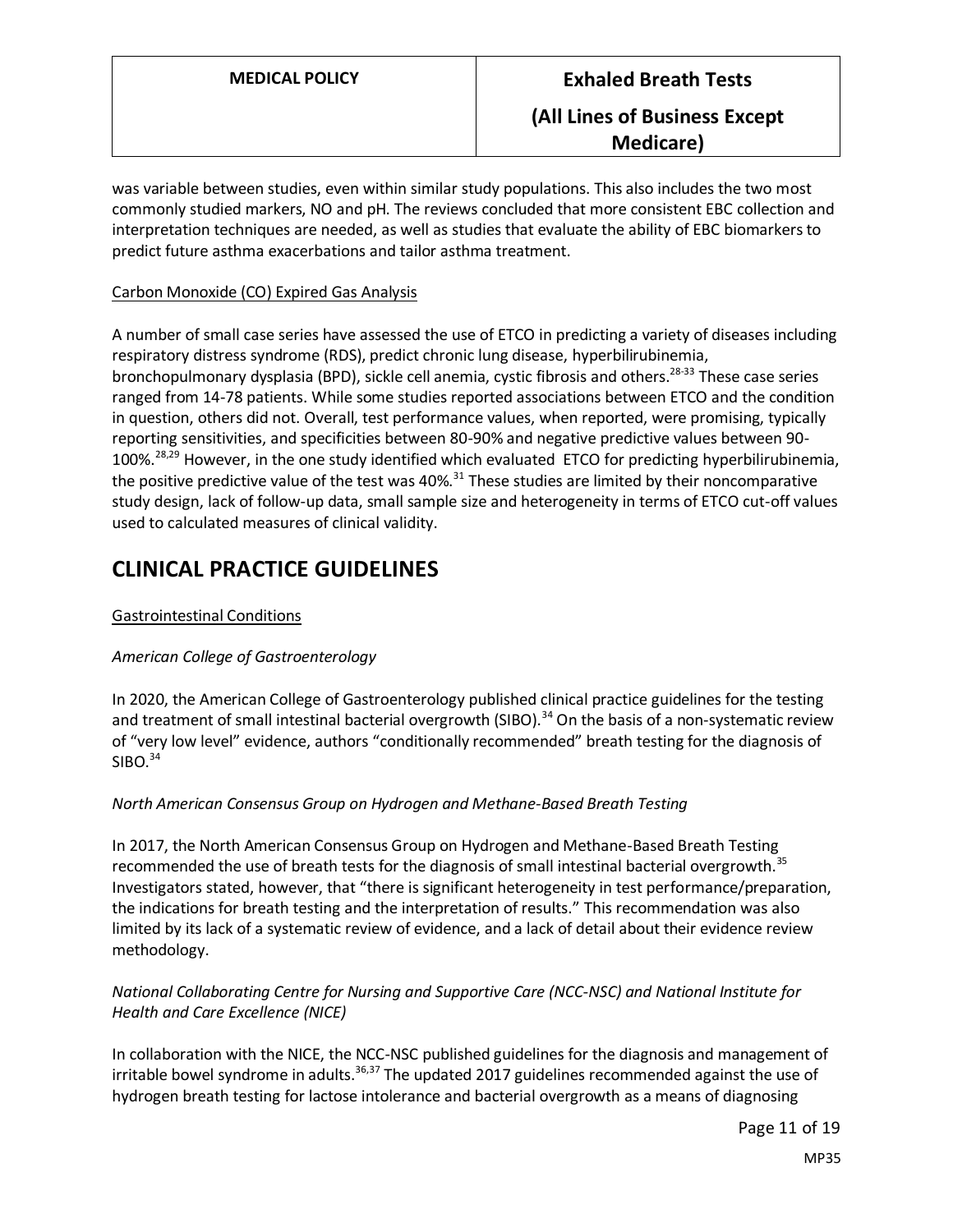people who meet standard IBS diagnostic criteria. The guideline stated that an abnormal hydrogen breath test result does not provide a definitive diagnosis of either condition.

# *American College of Gastroenterology (ACG)*

In 2013, the ACG published an evidence-based clinical guideline that recommended against the use of gastric emptying breath testing for diagnosis of gastroparesis, stating that the test requires further validation before it can be considered as an alternative to the gold standard of scintigraphy.<sup>38</sup> This recommendation was based on a moderate level of evidence.

## Respiratory Conditions

# *Global Initiative for Asthma (GINA)*

In 2021, GINA published guidance addressing asthma management and prevention.<sup>39</sup> Based on a systematic review of evidence, GINA stated that "FeNO has not been established as useful for ruling in or out a diagnosis of asthma."<sup>39</sup>

## *National Institute for Health and Care Excellence (NICE)*

In 2021, NICE published guidance on the diagnosis and monitoring of asthma in adults, children and young people.<sup>40</sup> This guideline included a review of studies published up to 10/1/2014. Regarding the use of FeNO testing for diagnosis, the guideline reviewed cross sectional studies, cohort studies, case series and large case-control studies but did not include any randomized controlled studies, including five studies on adults and two studies on children/adolescents. Regarding the use of FeNO testing for asthma management, only RCTs were included.

For acute symptoms at presentation: FeNO was listed as one of several examples of tests that may be considered if the equipment is available and testing will not compromise treatment of the acute episode.

The guideline recommended the following:

#### Diagnosis:

- "Offer a FeNO test to adults (aged 17 and over) if a diagnosis of asthma is being considered. Regard a FeNO level of 40 parts per billion (ppb) or more as a positive test."
- "*Consider* a FeNO test in children and young people (aged 5 to 16) if there is diagnostic uncertainty after initial assessment and they have either normal spirometry or obstructive spirometry with a negative bronchodilator reversibility (BDR) test. Regard a FeNO level of 35 ppb or more as a positive test."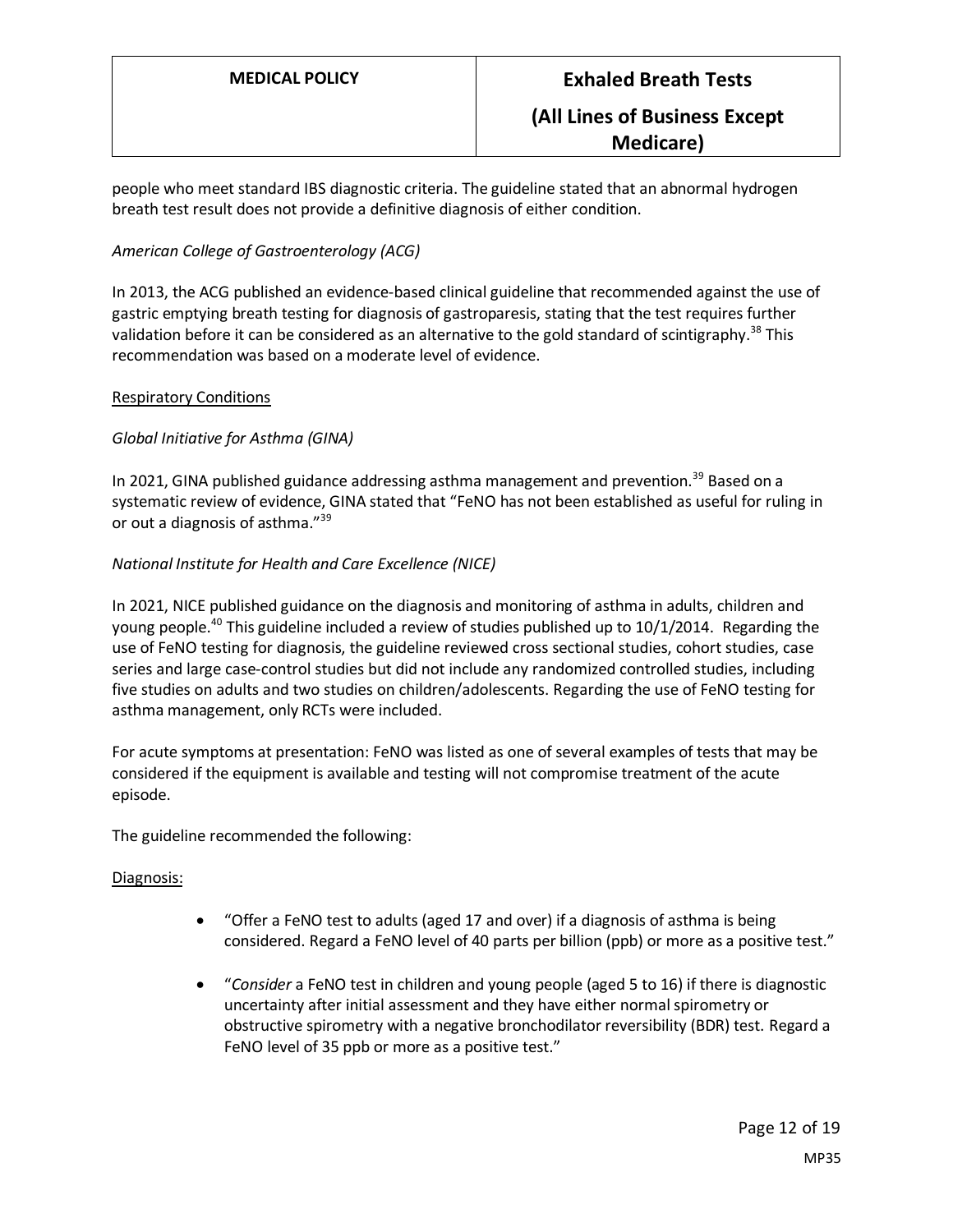However, the guidelines noted that FeNO test results may be affected in patients who have been treated with inhaled corticosteroids or who currently smoke.

# Management

• The guideline indicted that FeNO measurement may be an option to support asthma management in select patients despite using inhaled corticosteroids in specific circumstances. In addition, the routine use of FENO was NOT recommended by NICE for monitoring asthma management.

This guideline had several limitations. First, the review only included studies published prior to 10/1/2014, thereby precluding a significant number of studies published subsequently that were used as the basis of more recent recommendations by Hayes and Cochrane systematic reviews. Of note, two large (n=553 and 923 patients) prospective studies of fair quality published in 2015 were not included in the NICE review of the evidence for the use of FeNO for diagnosis. These studies, which were larger than the studies included in the NICE evidence review, reported optimal FeNO levels similar to the NICE studies, but low sensitivities (60%) and specificities (61-63%) (single study). In addition, six systematic reviews and meta-analyses published in 2015 and 2016 were also omitted from the guideline. Despite having similar result, systematic reviews all reached differing conclusions regarding the diagnostic accuracy of FENO, indicating that considerable heterogeneity regarding FeNO testing still exists in the literature.

Second, only studies that reported sensitivity, specificity, positive and negative predictive values were included and only studies with a FeNO cut-off threshold for diagnosis between 20-50ppb. This excludes a large number of studies that used thresholds above 50ppb, which may have provided further insight into optimizing diagnostic FeNO values and/or allowed for better test performance values.

Third, the guideline only included two studies when assessing the diagnostic accuracy of children using FeNO who reported conflicting sensitivity values. One study was deemed to be of poor quality and one of fair quality. Within the five studies included on adult populations, test performance values were not consistently high.

Lastly, the studies used as the basis for the NICE diagnostic recommendations were limited by study design, patient heterogeneity, and large ranges for clinical validity measures between published studies. For the use of FeNO for asthma diagnosis, sensitivity ranged from 22-78%, specificity from 56-100%, positive predictive value from 43-100%, and negative predictive value from 48-100%. Studies used as the basis for the weak recommendation for FENO use for asthma management all suffer from at least one of the following limitations: high or very high risk of bias, serious imprecision as indicated by wide confidence intervals, and/or reporting of only indirect outcomes.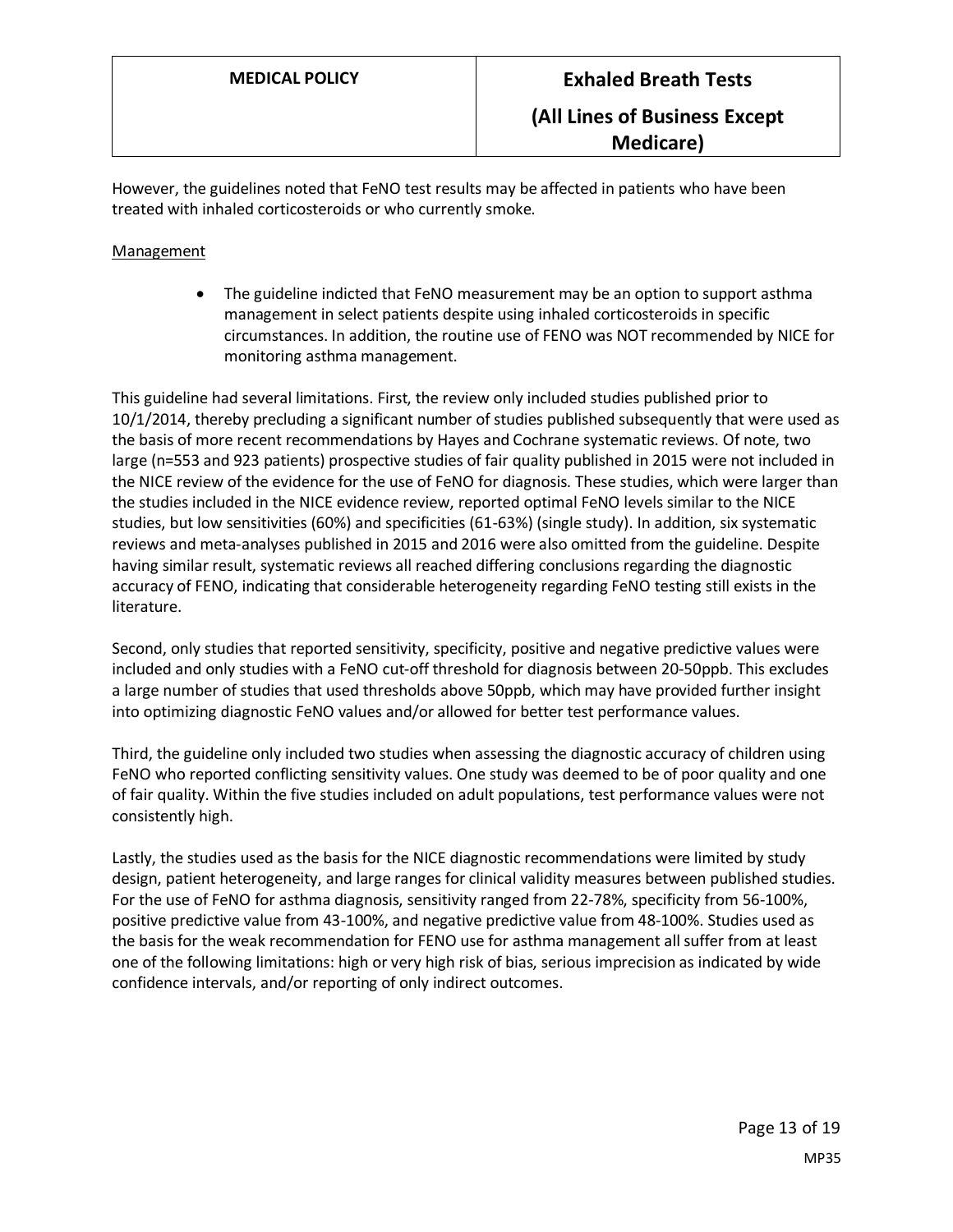*American Thoracic Society (ATS) / European Respiratory Society (ERS)*

In 2020, ATS/ERS published evidence-based joint guidelines on the definition, evaluation, and treatment of severe asthma. The guideline offers a conditional recommendation based on low quality of evidence to use FeNO cutoff to Identify adolescents and adults with severe allergic asthma more likely to benefit from anti-IgE treatment. 41

No clinical practice guidelines were identified for the remaining tests addressed in this policy for any indication.

# **POLICY SUMMARY**

To date, the body of evidence regarding the use of exhaled breath tests suffer from a number of limitations. There is a paucity of evidence related to all breath tests, all markers measured and all conditions evaluated. Overall, study heterogeneity and variation in the cutoff value used for interpretation of marker measurements indicates that these tests are not reliable for routine clinical use. Uniform protocols and test algorithms, which establish cutoff levels for the various markers and test interpretation parameters, are needed to evaluate the clinical validity and utility of exhaled breath testing as diagnostic and treatment management tools for any condition. In addition, the few evidencebased clinical practice guidelines identified that addressed specific exhaled breath tests in this policy recommended against the use of exhaled breath tests, including hydrogen breath testing for lactose intolerance and bacterial overgrowth, gastric emptying breath testing for gastroparesis, and FeNO testing to guide therapy for severe asthma.

# **INSTRUCTIONS FOR USE**

Company Medical Policies serve as guidance for the administration of plan benefits. Medical policies do not constitute medical advice nor a guarantee of coverage. Company Medical Policies are reviewed annually and are based upon published, peer-reviewed scientific evidence and evidence-based clinical practice guidelines that are available as of the last policy update. The Companies reserve the right to determine the application of Medical Policies and make revisions to Medical Policies at any time. Providers will be given at least 60-days' notice of policy changes that are restrictive in nature.

The scope and availability of all plan benefits are determined in accordance with the applicable coverage agreement. Any conflict or variance between the terms of the coverage agreement and Company Medical Policy will be resolved in favor of the coverage agreement.

# **REGULATORY STATUS**

# Exhaled Breath Tests for Gastrointestinal Conditions

Hydrogen breath tests (HBTs) are regulated as class I devices that have been cleared via the U.S. Food and Drug Administration (FDA) 510(k) process under the product code NRH (system, breath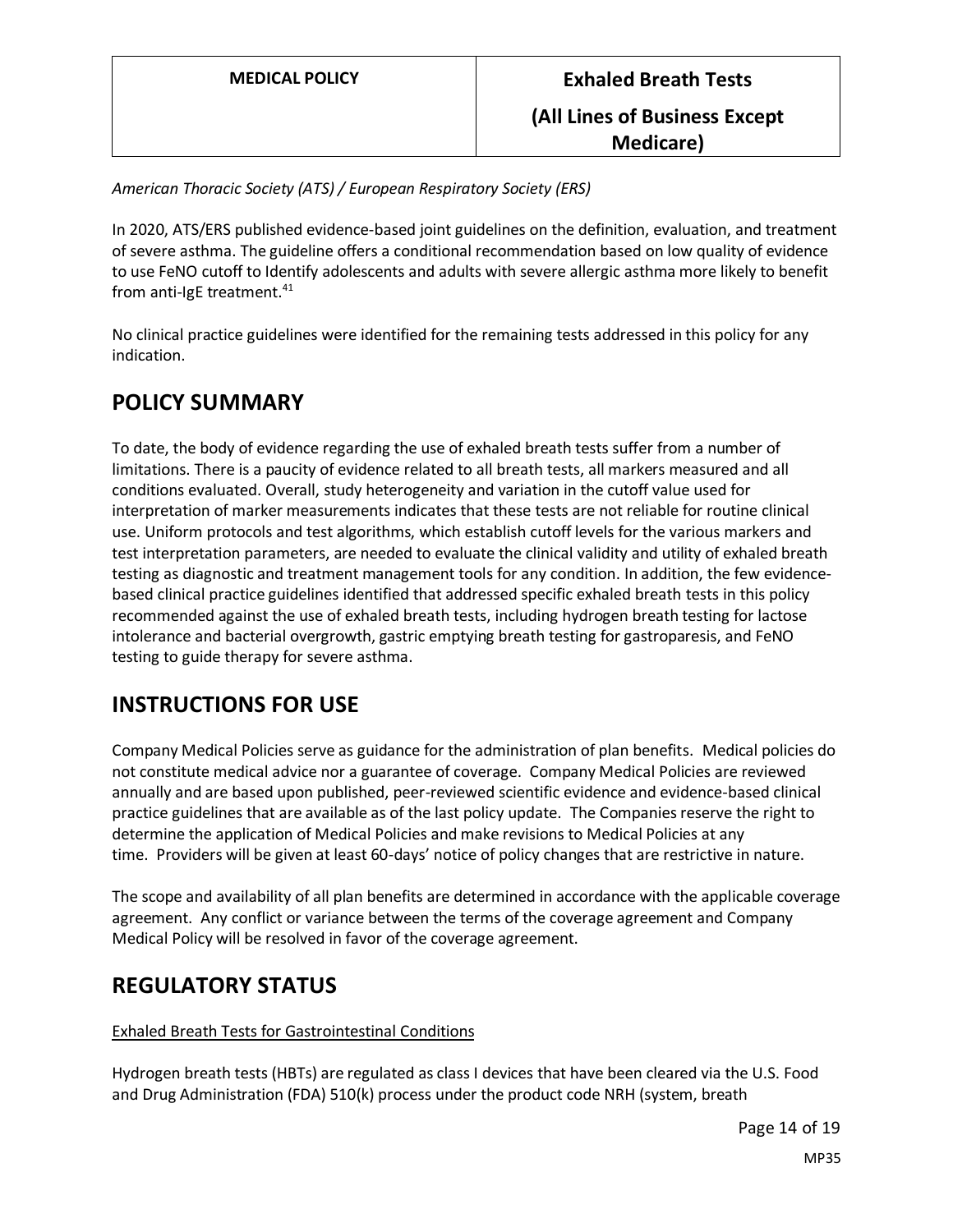management). These devices are designed to measure constituents of exhaled breath as an aid in the diagnosis of sugar/nutrient malabsorption and other conditions. Individual components, such as gas collecting vessels, gas calibration, and gas chromatography may have been approved separately.

Examples of systems for HBTs cleared by the FDA include:

• In 2004, the Micro H<sub>2</sub> breath monitoring device with Hydra software utility was approved for use for screening and diagnosis of lactose malabsorption. The device consists of a hand-held hydrogen breath monitor (cleared as K963376), a personal computer and software that acquires and logs successive breath measurement data from the hydrogen monitor and provides data analysis and organization functions.<sup>42</sup>

At the time of this review, there was only one gastric emptying breath test (GEBT) that had received approval from the FDA. This system was cleared for use through the FDA Premarket Approval process in 2015. This device, to be used with the GEBT test meal, is intended for use in the measurement of the rate of gastric emptying of solids and as an aid in the diagnosis of delayed gastric emptying in adults who are symptomatic for gastoparesis.<sup>43</sup>

## Exhaled Breath Tests for Respiratory Conditions

The FDA regulates devices used to measure exhaled nitric oxide (NO) as class II devices. To date, all of the approved FeNO systems are intended to provide quantitative measurement of the fraction of exhaled nitric oxide (NO) in expired human breath (FeNO).Examples of systems for measurement of exhaled NO cleared by the FDA 510(k) process include:

- In March 2008, the NIOX MINO® Airway Inflammation Monitor approved as a substantial equivalent to the previously cleared the NIOX. The NIOX MINO is intended to measure the decrease in FENO concentration in asthma in children aged 7-17 years and adults over 18 years. $44$
- November 2014 the NIOX VERO was approved for the same indications as its predecessors. This device differs from prior NIOX devices in terms of its battery and display format.<sup>45</sup>
- In 2008, The Apieron INSIGHT™ eNO System was approved as substantially equivalent to the predicate device, the Aerocrine NIOX System. The Apieron INSIGHT™ system is intended to measure the decrease in FENO concentration in asthma in children aged 8-17 years and adults over 18 years.<sup>46</sup>

There are various systems for the collection of EBC listed with the FDA as Class I exempt devices, which do not require a 510(k) premarket notification application and subsequent FDA clearance before marketing the device in the United States. Some of the devices that collect expired gas include:

- RTube™ Exhaled Breath Condensate collection system (Respiratory Research, Inc)
- The ECoScreen/ECoCheck collection system (CareFusion Germany 234 GmbH)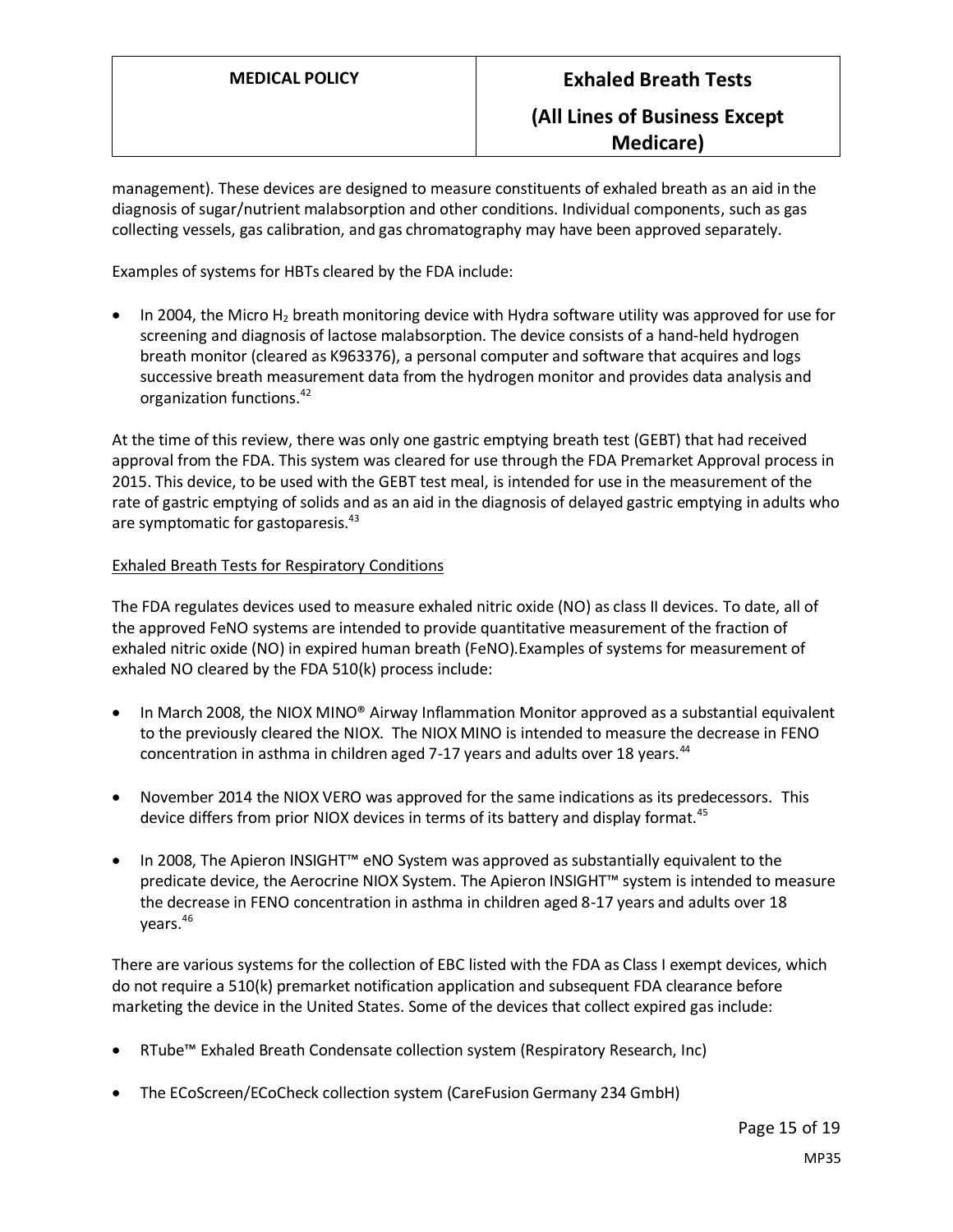# Carbon Monoxide (CO) Expired Gas Analysis

At the time of this review, there was only one end tidal carbon monoxide (ETCO) monitor that had received approval from the FDA. This system was cleared for use through the FDA 510(k) premarket notification process in 2015 as a class II device. This device is indicated for the monitoring of carbon monoxide from endogenous sources (including hemolysis) and exogenous sources (including CO poisoning and smoke inhalation) in exhaled breath.<sup>47</sup>

# Mental Health Parity Statement

Coverage decisions are made on the basis of individualized determinations of medical necessity and the experimental or investigational character of the treatment in the individual case. In cases where medical necessity is not established by policy for specific treatment modalities, evidence not previously considered regarding the efficacy of the modality that is presented shall be given consideration to determine if the policy represents current standards of care.

# **REFERENCES**

- 1. Hayes Inc. Hydrogen Breath Test in Patients with Functional Bowel Disorders and Suspected Carbohydrate Malabsorption. [https://evidence.hayesinc.com/report/dir.hydrogen4007.](https://evidence.hayesinc.com/report/dir.hydrogen4007) Published 2017 (updated 2020). Accessed 12/22/2021.
- 2. Hayes Inc. Hydrogen Breath Tests for Diagnosis of Small Intestinal Bacterial Overgrowth in Functional Bowel Disorders[. https://evidence.hayesinc.com/report/dir.hydrogen2014.](https://evidence.hayesinc.com/report/dir.hydrogen2014) Published 2017 (updated 2020). Accessed 12/22/2021.
- 3. Cairn Diagnostics. Cairn Gastric Emptying Breath Test. [https://cairndiagnostics.com/.](https://cairndiagnostics.com/) Accessed 11/22/2021.
- 4. ECRI. Gastric Emptying Breath Test Using 13c-Spirulina (Advanced Breath Diagnostics) for Aiding Diagnosis of Gastroparesis. [https://www.ecri.org/components/ProductBriefs/Pages/23755.aspx.](https://www.ecri.org/components/ProductBriefs/Pages/23755.aspx) Published 2015. Accessed 12/21/2022.
- 5. Hayes Inc. Nitric Oxide Breath Analysis for the Diagnosis of Asthma. Archived 11/5/2021. [https://evidence.hayesinc.com/report/dir.nitr0001.](https://evidence.hayesinc.com/report/dir.nitr0001) Accessed 12/22/2021.
- 6. Hayes Inc. Exhaled Breath Condensate pH Testing for Asthma Management. [https://evidence.hayesinc.com/report/htb.exhaled1227.](https://evidence.hayesinc.com/report/htb.exhaled1227) Published 2011 (Archived 2014). Accessed 12/22/2021.
- 7. Tidmarsh GF, Wong RJ, Stevenson DK. End-tidal carbon monoxide and hemolysis. *Journal of perinatology : official journal of the California Perinatal Association.* 2014;34(8):577-581. <http://www.nature.com/articles/jp201466>
- 8. Zahn A, Langhans CD, Hoffner S, et al. Measurement of gastric emptying by 13C-octanoic acid breath test versus scintigraphy in diabetics. *Zeitschrift fur Gastroenterologie.* 2003;41(5):383- 390.
- 9. Szarka LA, Camilleri M, Vella A, et al. A stable isotope breath test with a standard meal for abnormal gastric emptying of solids in the clinic and in research. *Clinical gastroenterology and*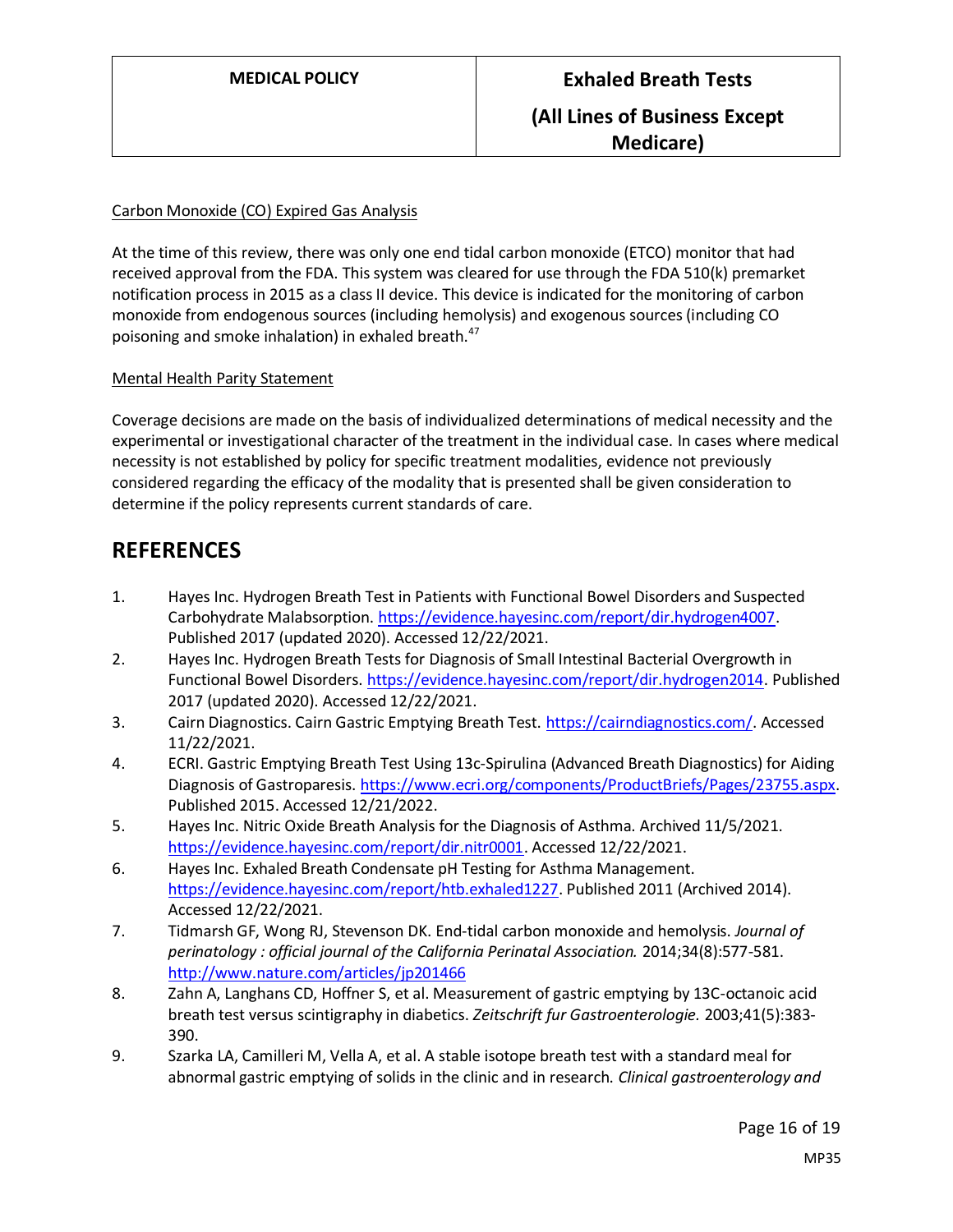|     | hepatology : the official clinical practice journal of the American Gastroenterological Association.<br>2008;6(6):635-643.e631. https://www.ncbi.nlm.nih.gov/pmc/articles/PMC3739971/ |
|-----|---------------------------------------------------------------------------------------------------------------------------------------------------------------------------------------|
| 10. | Harnan SE, Essat M, Gomersall T, et al. Exhaled nitric oxide in the diagnosis of asthma in adults:                                                                                    |
|     | a systematic review. Clinical and experimental allergy : journal of the British Society for Allergy                                                                                   |
|     | and Clinical Immunology. 2017;47(3):410-429.                                                                                                                                          |
|     | http://eprints.whiterose.ac.uk/109100/1/Harnan_et_al-2016-                                                                                                                            |
|     | Clinical %26 Experimental Allergy.pdf                                                                                                                                                 |
| 11. | Karrasch S, Linde K, Rucker G, et al. Accuracy of FENO for diagnosing asthma: a systematic                                                                                            |
|     | review. Thorax. 2017;72(2):109-116.                                                                                                                                                   |
| 12. | Karvonen T, Lehtimaki L. Flow-independent nitric oxide parameters in asthma: a systematic                                                                                             |
|     | review and meta-analysis. Journal of breath research. 2019;13(4):044001.                                                                                                              |
| 13. | Wang Z, Pianosi PT, Keogh KA, et al. The Diagnostic Accuracy of Fractional Exhaled Nitric Oxide                                                                                       |
|     | Testing in Asthma: A Systematic Review and Meta-analyses. Mayo Clinic proceedings.                                                                                                    |
|     | 2018;93(2):191-198.                                                                                                                                                                   |
| 14. | Agency for Healthcare Research and Quality. Comparative Effectiveness Review: The Clinical                                                                                            |
|     | Utility of Fractional Exhaled Nitric Oxide (FeNO) in Asthma Management. 2017.                                                                                                         |
|     | https://www.ncbi.nlm.nih.gov/books/NBK487497/pdf/Bookshelf_NBK487497.pdf                                                                                                              |
| 15. | Sano H, Tomita K, Sano A, et al. Accuracy of objective tests for diagnosing adult asthma in                                                                                           |
|     | symptomatic patients: A systematic literature review and hierarchical Bayesian latent-class                                                                                           |
|     | meta-analysis. Allergology international: official journal of the Japanese Society of Allergology.                                                                                    |
|     | 2019;68(2):191-198.                                                                                                                                                                   |
| 16. | Chou KT, Su KC, Huang SF, et al. Exhaled nitric oxide predicts eosinophilic airway inflammation in                                                                                    |
|     | COPD. Lung. 2014;192(4):499-504. https://www.ncbi.nlm.nih.gov/pubmed/24816967                                                                                                         |
| 17. | Oishi K, Hirano T, Suetake R, et al. Exhaled nitric oxide measurements in patients with acute-                                                                                        |
|     | onset interstitial lung disease. Journal of breath research. 2017;11(3):036001.                                                                                                       |
|     | https://www.ncbi.nlm.nih.gov/pubmed/28660859                                                                                                                                          |
| 18. | Guilleminault L, Saint-Hilaire A, Favelle O, et al. Can exhaled nitric oxide differentiate causes of                                                                                  |
|     | pulmonary fibrosis? Respir Med. 2013;107(11):1789-1796.                                                                                                                               |
|     | https://www.ncbi.nlm.nih.gov/pubmed/24011803                                                                                                                                          |
| 19. | Boon M, Meyts I, Proesmans M, Vermeulen FL, Jorissen M, De Boeck K. Diagnostic accuracy of                                                                                            |
|     | nitric oxide measurements to detect primary ciliary dyskinesia. Eur J Clin Invest. 2014;44(5):477-                                                                                    |
|     | 485. https://www.ncbi.nlm.nih.gov/pubmed/24597492                                                                                                                                     |
| 20. | Hayes Inc. Nitric Oxide Breath Analysis for the Management of Asthma. Archived 10/28/2021.                                                                                            |
|     | https://evidence.hayesinc.com/report/dir.nitricasthma3791. Accessed 12/22/2021.                                                                                                       |
| 21. | Petsky HL, Kew KM, Turner C, Chang AB. Exhaled nitric oxide levels to guide treatment for adults                                                                                      |
|     | with asthma. Cochrane Database of Systematic Reviews. 2016(9).                                                                                                                        |
|     | http://dx.doi.org/10.1002/14651858.CD011440.pub2                                                                                                                                      |
| 22. | Petsky HL, Kew KM, Chang AB. Exhaled nitric oxide levels to guide treatment for children with                                                                                         |
|     | asthma. Cochrane Database of Systematic Reviews. 2016(11).                                                                                                                            |
|     | http://dx.doi.org/10.1002/14651858.CD011439.pub2                                                                                                                                      |
| 23. | Kunisaki KM, Rice KL, Janoff EN, Rector TS, Niewoehner DE. Exhaled nitric oxide, systemic                                                                                             |
|     | inflammation, and the spirometric response to inhaled fluticasone propionate in severe chronic                                                                                        |
|     |                                                                                                                                                                                       |
|     | obstructive pulmonary disease: a prospective study. Ther Adv Respir Dis. 2008;2(2):55-64.                                                                                             |
|     | https://www.ncbi.nlm.nih.gov/pubmed/19124359                                                                                                                                          |
|     | Page 17 of 19                                                                                                                                                                         |
|     |                                                                                                                                                                                       |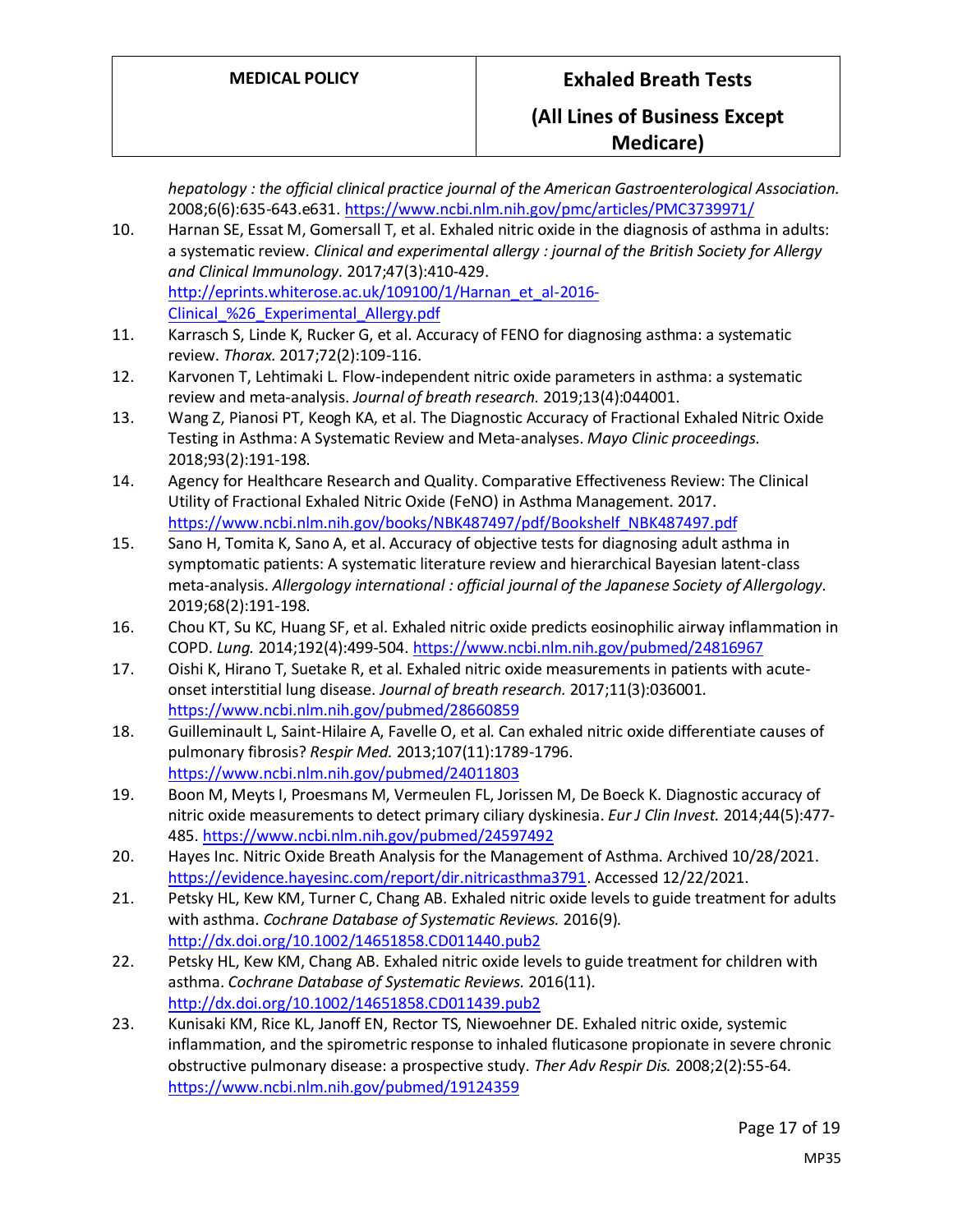- 24. Dummer JF, Epton MJ, Cowan JO, et al. Predicting corticosteroid response in chronic obstructive pulmonary disease using exhaled nitric oxide. *Am J Respir Crit Care Med.* 2009;180(9):846-852. <https://www.ncbi.nlm.nih.gov/pubmed/19661244>
- 25. Thomas PS, Lowe AJ, Samarasinghe P, et al. Exhaled breath condensate in pediatric asthma: promising new advance or pouring cold water on a lot of hot air? a systematic review. *Pediatric pulmonology.* 2013;48(5):419-442.
- 26. Aldakheel FM, Thomas PS, Bourke JE, Matheson MC, Dharmage SC, Lowe AJ. Relationships between adult asthma and oxidative stress markers and pH in exhaled breath condensate: a systematic review. *Allergy.* 2016;71(6):741-757. <http://onlinelibrary.wiley.com/doi/10.1111/all.12865/full>
- 27. Peel AM, Crossman-Barnes CJ, Tang J, et al. Biomarkers in adult asthma: a systematic review of 8-isoprostane in exhaled breath condensate. *Journal of breath research.* 2017;11(1):016011.
- 28. Krediet TG, Cirkel GA, Vreman HJ, et al. End-tidal carbon monoxide measurements in infant respiratory distress syndrome. *Acta paediatrica (Oslo, Norway : 1992).* 2006;95(9):1075-1082.
- 29. May C, Patel S, Peacock J, Milner A, Rafferty GF, Greenough A. End-tidal carbon monoxide levels in prematurely born infants developing bronchopulmonary dysplasia. *Pediatric research.*  2007;61(4):474-478[. http://www.nature.com/articles/pr200792](http://www.nature.com/articles/pr200792)
- 30. Tokuriki S, Okuno T, Ohta G, Ohshima Y. Carboxyhemoglobin Formation in Preterm Infants Is Related to the Subsequent Development of Bronchopulmonary Dysplasia. *Disease markers.*  2015;2015:620921.
- 31. Okuyama H, Yonetani M, Uetani Y, Nakamura H. End-tidal carbon monoxide is predictive for neonatal non-hemolytic hyperbilirubinemia. *Pediatrics international : official journal of the Japan Pediatric Society.* 2001;43(4):329-333.
- 32. Lal A, Patterson L, Goldrich A, Marsh A. Point-of-care end-tidal carbon monoxide reflects severity of hemolysis in sickle cell anemia. *Pediatric blood & cancer.* 2015;62(5):912-914.
- 33. Terheggen-Lagro SW, Bink MW, Vreman HJ, van der Ent CK. End-tidal carbon monoxide corrected for lung volume is elevated in patients with cystic fibrosis. *Am J Respir Crit Care Med.*  2003;168(10):1227-1231.
- 34. Pimentel M, Saad RJ, Long MD, Rao SSC. ACG Clinical Guideline: Small Intestinal Bacterial Overgrowth. *Official journal of the American College of Gastroenterology | ACG.*  2020;115(2):165-178. https://journals.lww.com/ajg/Fulltext/2020/02000/ACG\_Clinical\_Guideline\_Small\_Intestinal\_B [acterial.9.aspx](https://journals.lww.com/ajg/Fulltext/2020/02000/ACG_Clinical_Guideline__Small_Intestinal_Bacterial.9.aspx)
- 35. Rezaie A, Buresi M, Lembo A, et al. Hydrogen and methane-based breath testing in gastrointestinal disorders: the North American Consensus. *The American journal of gastroenterology.* 2017;112(5):775.
- 36. National Guideline C. Irritable bowel syndrome in adults: diagnosis and management of irritable bowel syndrome in primary care. 2015. [https://www.guideline.gov/summaries/summary/49049/irritable-bowel-syndrome-in-adults](https://www.guideline.gov/summaries/summary/49049/irritable-bowel-syndrome-in-adults-diagnosis-and-management-of-irritable-bowel-syndrome-in-primary-care?q=Irritable+bowel+syndrome+in+adults+diagnosis+and+management+of+irritable+bowel+syndrome+in+primary+care)[diagnosis-and-management-of-irritable-bowel-syndrome-in-primary](https://www.guideline.gov/summaries/summary/49049/irritable-bowel-syndrome-in-adults-diagnosis-and-management-of-irritable-bowel-syndrome-in-primary-care?q=Irritable+bowel+syndrome+in+adults+diagnosis+and+management+of+irritable+bowel+syndrome+in+primary+care)[care?q=Irritable+bowel+syndrome+in+adults+diagnosis+and+management+of+irritable+bowel+](https://www.guideline.gov/summaries/summary/49049/irritable-bowel-syndrome-in-adults-diagnosis-and-management-of-irritable-bowel-syndrome-in-primary-care?q=Irritable+bowel+syndrome+in+adults+diagnosis+and+management+of+irritable+bowel+syndrome+in+primary+care) [syndrome+in+primary+care](https://www.guideline.gov/summaries/summary/49049/irritable-bowel-syndrome-in-adults-diagnosis-and-management-of-irritable-bowel-syndrome-in-primary-care?q=Irritable+bowel+syndrome+in+adults+diagnosis+and+management+of+irritable+bowel+syndrome+in+primary+care)